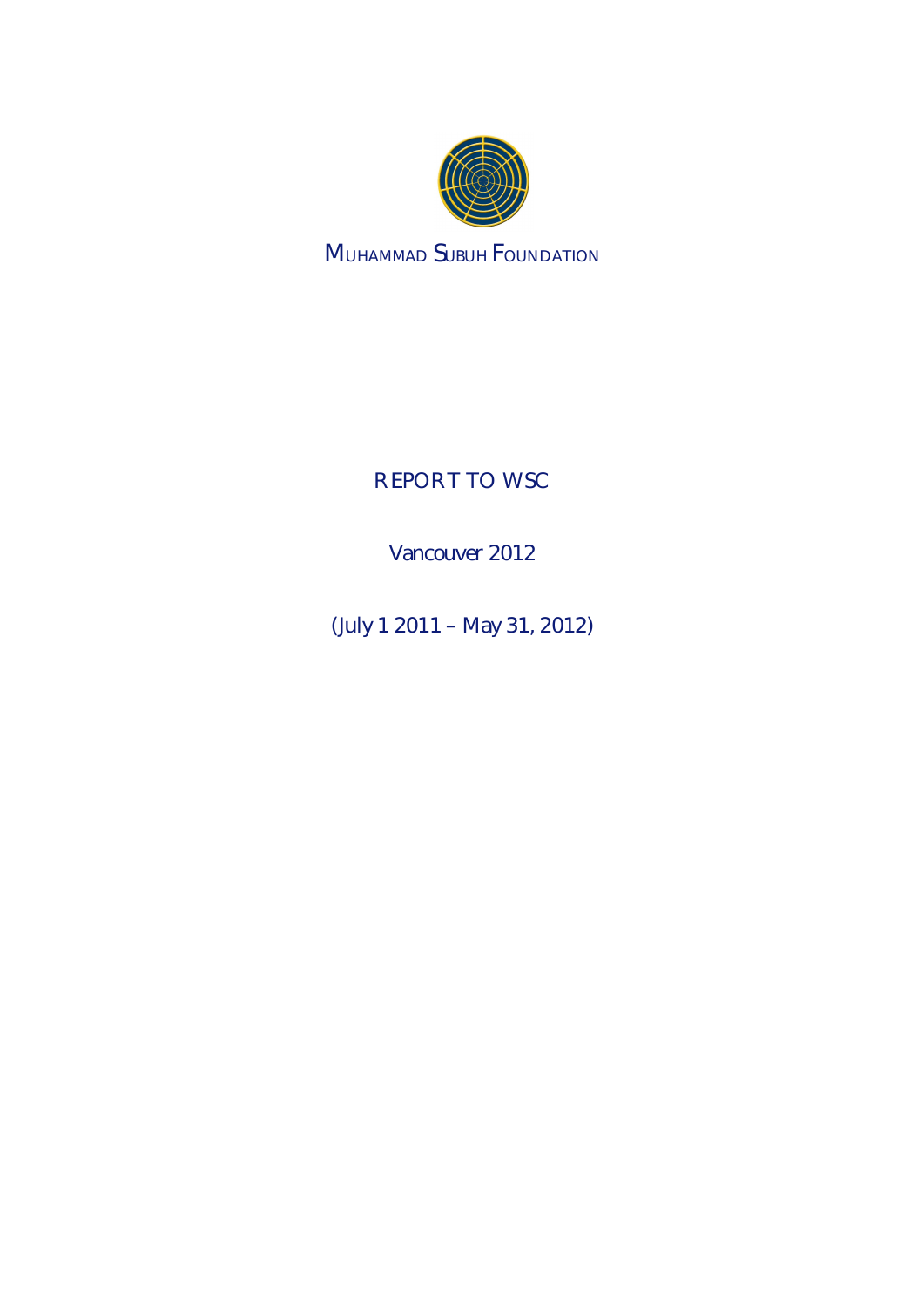# TABLE OF CONTENT

| 1.             |                                              |  |
|----------------|----------------------------------------------|--|
| 2.             |                                              |  |
|                | 2.1.<br>2.2.<br>2.3.                         |  |
| 3 <sub>1</sub> |                                              |  |
|                | 3.1.<br>3.2.<br>3.3.<br>3.4.<br>3.5.<br>3.6. |  |
| $\mathbf{4}$ . |                                              |  |
|                | 4.1.<br>4.2.<br>4.3.<br>4.4.                 |  |
| 5 <sub>1</sub> |                                              |  |
|                | 5.1.<br>5.2.<br>5.3.<br>5.4.<br>5.5.<br>5.6. |  |
| 6.             |                                              |  |
|                | 6.1.<br>6.2.<br>6.3.<br>6.4.                 |  |
| 7 <sub>1</sub> |                                              |  |
| 8.             |                                              |  |
| 9.             |                                              |  |
|                | 9.1.<br>9.2.<br>9.3.<br>9.4.                 |  |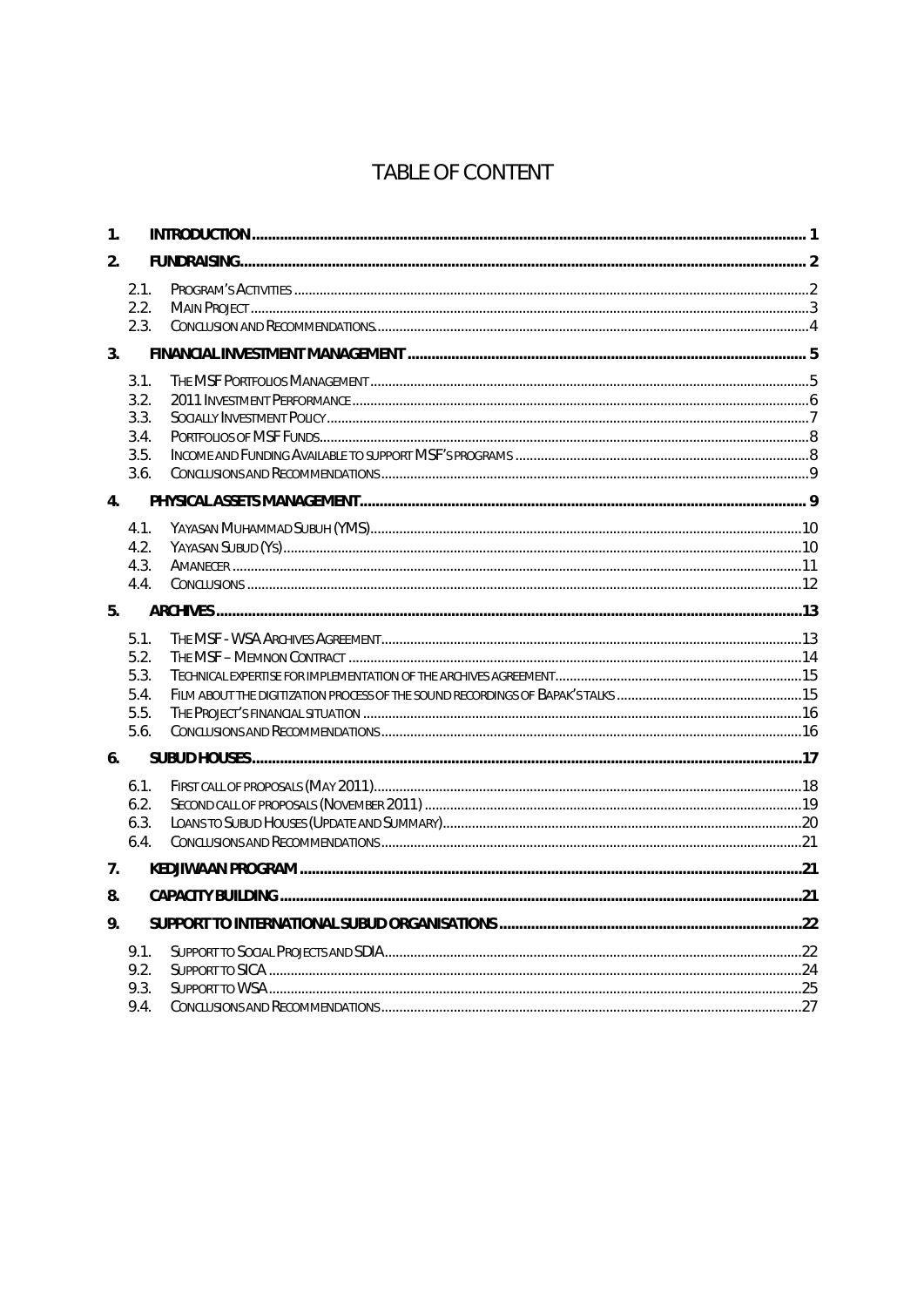# **REPORT TO WSC**

# **Vancouver 2012**

(July 1 2011 – May 31, 2012)

# **1. INTRODUCTION**

The Muhammad Subuh Foundation serves to build a lasting financial capacity for the work of the Subud community, with dedication to the long-term aims of the World Subud Association.

In order to do so, the Muhammad Subuh Foundation is involved in three main areas:

- 1. Building financial capacity based on sound fundraising and communication strategies
- 2. Preserving and maintaining the WSA financial and physical assets through a conservative investment management approach and partnership with Subud organizations
- 3. Supporting the long-term aims of WSA, its affiliates and its members by means of grants programs.

Strategic goals or Programs were recently established to facilitate the implementation of those 3 components, namely:

- 1. Fundraising and communication
- 2. Archives
- 3. Buildings and real estate management
- 4. Subud houses
- 5. Helpers work support
- 6. Capacity building
- 7. Support to the Subud international Organizations

These programs are still in the adjustment process regarding the priorities and the management of the operational activities. Therefore, they represent indicatives programs that will evolve over time.

The present MSF report to WSC gives a description of the activities, the financial aspects and the future trend of these programs for the period from July 2011 to May 2012.

However, this reporting period, defined as the period between 2 WSC meetings, is not always applicable because the fiscal year of the Muhammad Subuh Foundation is the calendar year from January to December. This was especially the case for the program related to investment management.

The need to adjust the reporting system to the WSC requirement is a good opportunity to review the various management instruments for more transparent and efficient governance and management. This represents the Muhammad Subuh Foundation's challenges for the next year.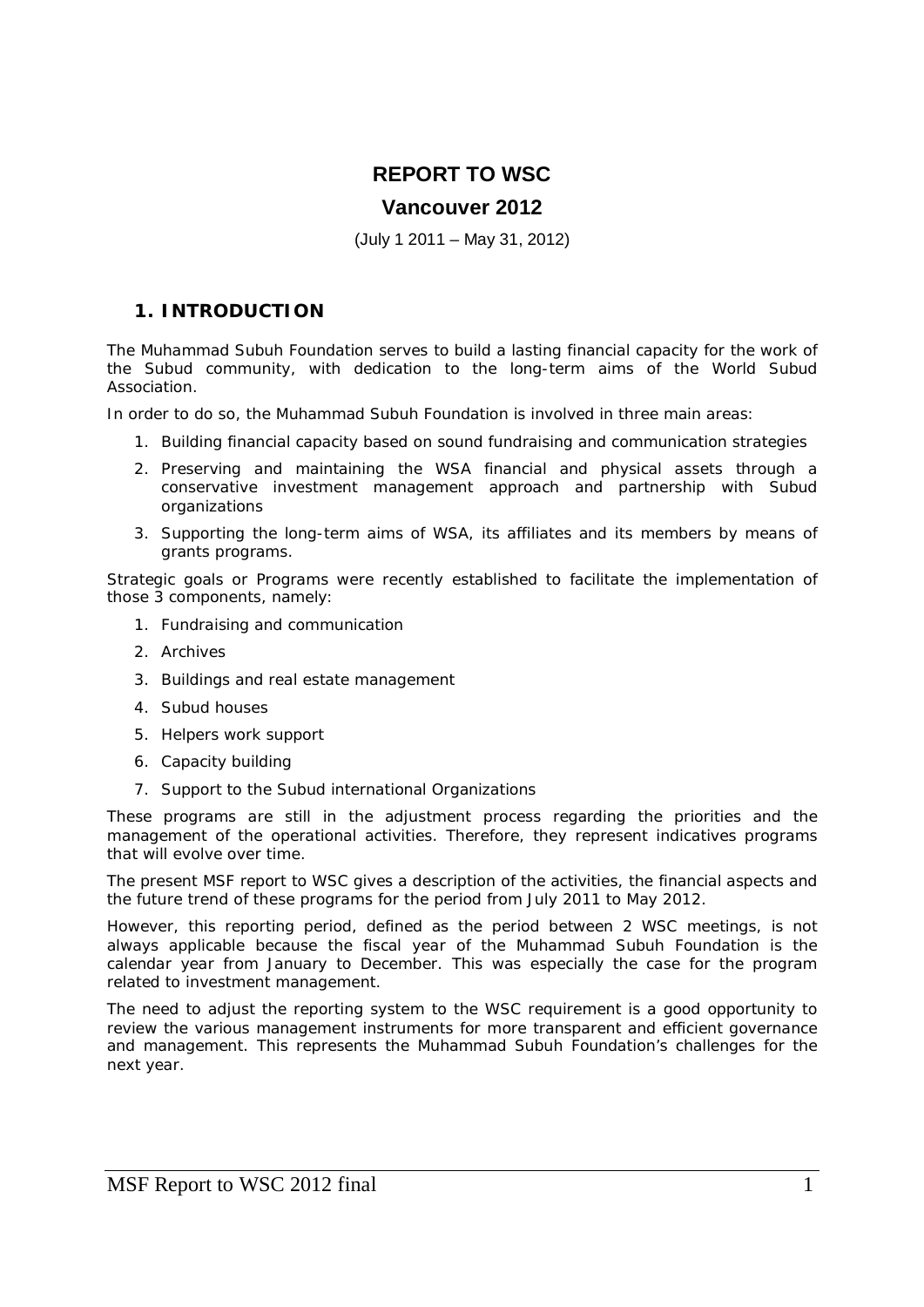# **2. FUNDRAISING**

Objectives: To increase the asset-base of the Foundation through bequests, endowments, and direct donations.

Strategy: The MSF strategy for the Fundraising Program combines three components:

- 1. To raise awareness within the Subud community and its members about MSF roles in managing WSA assets for future generations and in supporting the long term development of Subud;
- 2. To inspire trust and confidence in the membership through regular and transparent reporting, and by becoming an informative, supportive resource;
- 3. To improve fundraising coordination and synergies between MSF, SDIA, SICA and the WSA and its members.

# **2.1. PROGRAM'S ACTIVITIES**

### **2.1.1. Communication**

### **Newsletters**

Regular, professional communications are important for establishing trust and confidence, explaining the role of MSF repeatedly, and stressing the beneficial services of the Foundation. Foundation communications have been improved within the time period through the hiring of a professional marketing team, PT Begin.

#### Annual Report

The two absolutely essential elements forming the basis of any Program implementation effort are:

- $\triangleright$  An efficient financial management system based on a thorough internal control system with, preferably, independently-audited financial statements
- $\triangleright$  A well-crafted Annual Report. PT Begin has been hired to assist MSF with producing improved annual reports.

### **Website**

The new Foundation website has been launched, although not yet 100% complete. PT Begin, as part of their responsibilities in creating a cohesive marketing and public relations strategy for the Foundation, is reviewing the website and will offer their input for any further improvements. Extensive information on bequests and charitable giving has been added to the website.

# **2.1.2. Thematic fundraising**

### Bequests and endowments

In an effort to increase the Foundation's capacity to attract and manage bequests and endowments, a permanent Foundation committee called the MSF Endowment Advisory Committee has been proposed and presented on the new website. This framework provides donors with the opportunity to contribute to the oversight and management of their own, and other, endowments and bequests.

As this is a permanent committee, without terms of service, it is envisaged that a knowledgeable resource-pool can be developed to assist current and future trustees with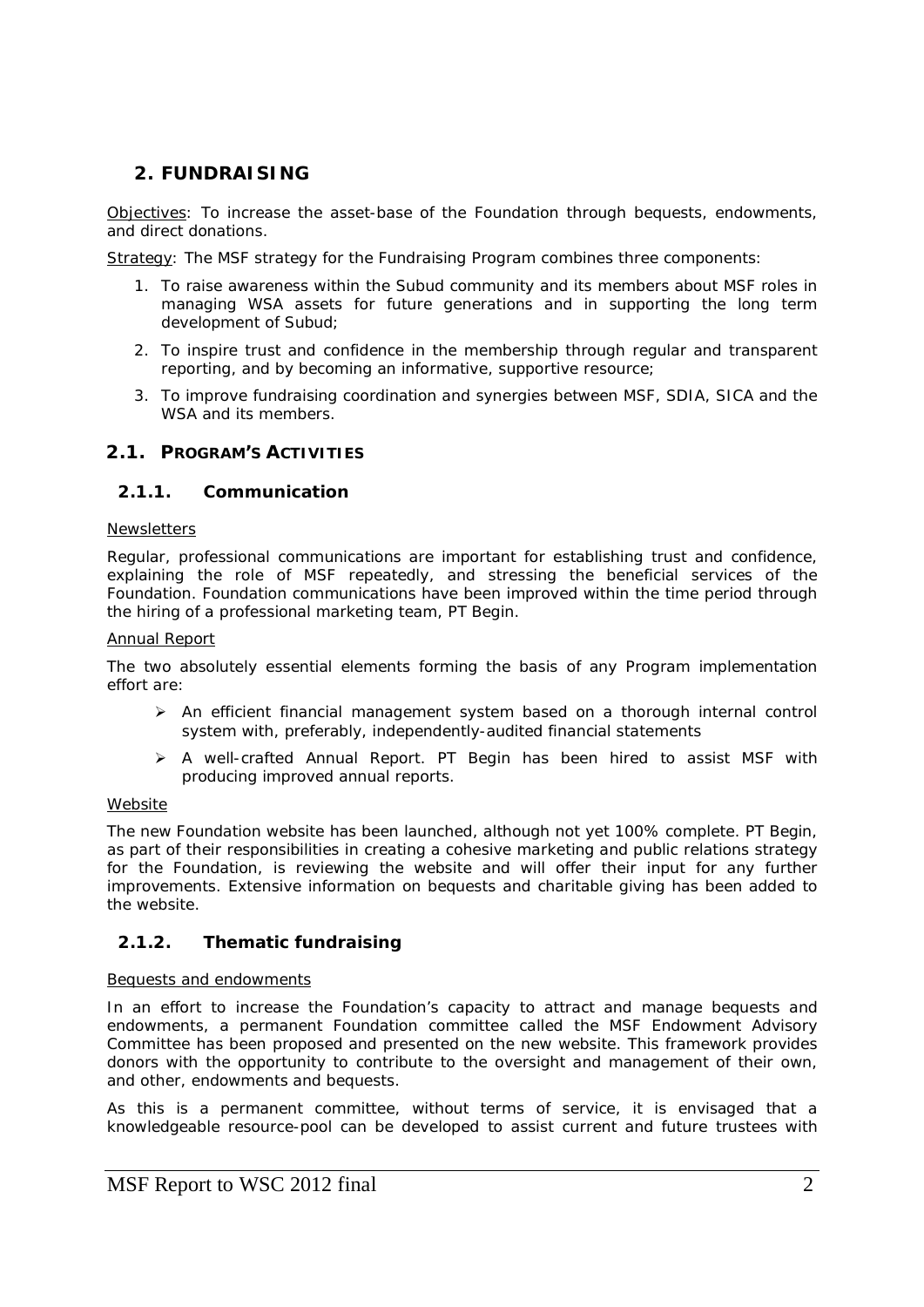their endowment responsibilities.

#### National endowments

The increase in the numbers of countries wishing to establish their own national endowments is of great concern to the Foundation, as the creation of national endowments could adversely impact the ability of the Foundation to attract bequests and endowments under the umbrella of MSF.

To address this challenge, the MSF Endowment Advisory Committee framework includes the opportunity of a national representative to provide input on the management and oversight of their national endowment under the auspices of MSF. However, due to the technical inability of MSF to provide tax benefits to donors within all countries, an alternative approach would be to sign Memorandums of Understanding (MoUs) between MSF and the national committees forming their own national endowments, so that mutual support and coordination is achieved. In order for this to be effective, the Foundation must become a true resource in the establishment and management of endowments so that the Foundation is able to provide beneficial, informative support to countries to assist them in their efforts.

# **2.1.3. Fundraising coordination with WSA, SDIA and SICA**

In order to minimize competition for donations, bequests and endowments within the overall Subud organization, close coordination between main organizations is required. SDIA is actively seeking bequests and endowments, while SICA is active in search of non-Subud grants. The creation of MoUs addressing this issue between the four main, legally independent bodies is therefore highly recommended. Once again, the MSF Endowment Advisory Committee could serve as a platform to assist in mitigating this conflict of purpose.

### **2.2. MAIN PROJECT**

# **2.2.1. The Legacy Project, preserving Bapak's words for humanity**

Project's objective: To seek adequate funding for the care of the WSA archives, the preservation of the sound recordings of Bapak's and Ibu Rahayu's talks, the support of the work of the WSA Archives team, and to liaise effectively with WSA throughout this campaign.

Goal: This is a permanent campaign seeking an initial US\$ 1 million from Subud members.

Launch target: A campaign pre-launch will begin in Vancouver, June 2012.

2012 Budget: \$23,000 to be increased to \$40,000

### **Achievements**

During the reporting period (July 2011 – May 2012), the main activities of the project were the design of a Fundraising Campaign strategy and the preparation of the required communication and implementation supports such as a prospect book, a case statement, webpage, etc.

Coordination with WSA's team has been the centre of these period's activities; it was agreed between MSF and WSA, that MSF will be the active fundraiser for the WSA archives program. Consequently, while MSF is working on the preparation of the fundraising campaign, the WSA Archives unit is preparing a 4 years actions plan with a detailed budget to document the fundraising campaign's goal.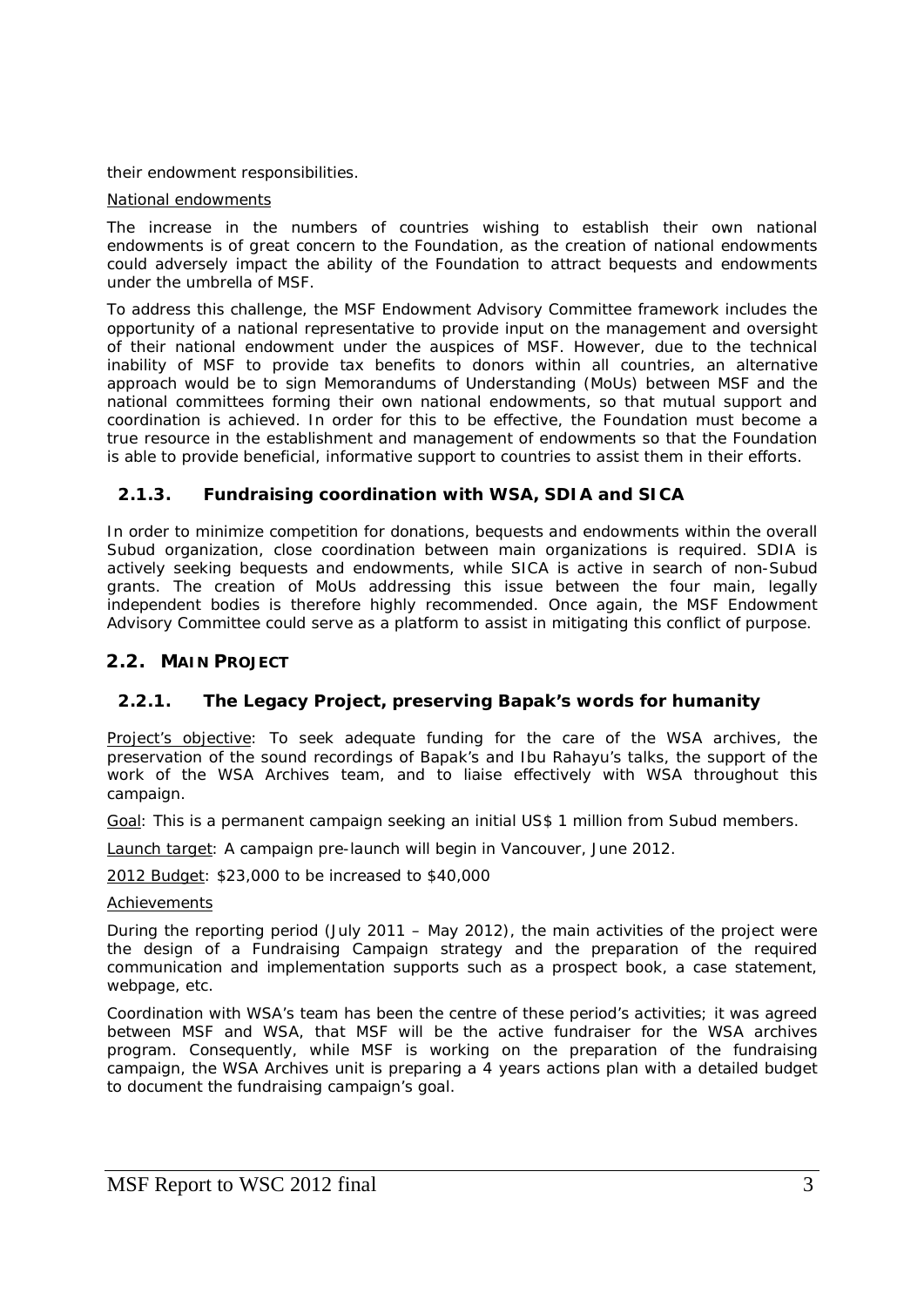### Expenses

During the reporting period up to the end of May 2012, the expenses for the Fundraising Program were: the making of a general promotional film for MSF, a film to support the WSA archives fundraising campaign and a contract with PT Begin to assist with fundraising and marketing for 2012, totaling \$16,200.

| Fundraising Program           | 2012 Budget | Expenses |
|-------------------------------|-------------|----------|
| Consultant                    | 10,000      | 3,500    |
| Fundraising films and support | 13,000      | 12,700   |
| Balance (remaining budget)    |             | 6.800    |
| Total                         | 23,000      | 23,000   |

An increase of the 2012 budget is required for the second part of the year 2012 that amounts to \$17,000.

| Fundraising Program | 2012 Budget | Increase | New budget |
|---------------------|-------------|----------|------------|
| Consultant          | 10,000      | 5,000    | 15,000     |
| Fundraising films   | 6,000       | 7.100    | 13,100     |
| Support materials   | 7,000       | 4.900    | .900       |
| `otal               | 23,000      | 17.000   | 40.000     |

### **2.3. CONCLUSION AND RECOMMENDATIONS**

#### Main issue

 $\Rightarrow$  Competition from Subud organizations seeking to establish their own endowments without reference to, or coordination with, the Muhammad Subuh Foundation.

#### Recommendations

- *International organizations*: Establish MoU's regarding the solicitation of endowments and bequests. Encourage transfer of existing endowments to MSF, with participation on the MSF Endowment Advisory Committee.
- *National organizations*: Increase relations between national committees and MSF. Establish MoU's regarding endowments, and encourage transfer of existing endowments to MSF, taking into consideration the provision of tax benefits to donors, and participation on the MSF Endowment Advisory Committee.

### Planning for the next year

- $\Rightarrow$  Focus and priority will be given to the Legacy Project archives fundraising campaign;
- $\Rightarrow$  Set up a Foundation team to seek the establishment of MoU's with other Subud organizations to mitigate the competition for bequests and endowments.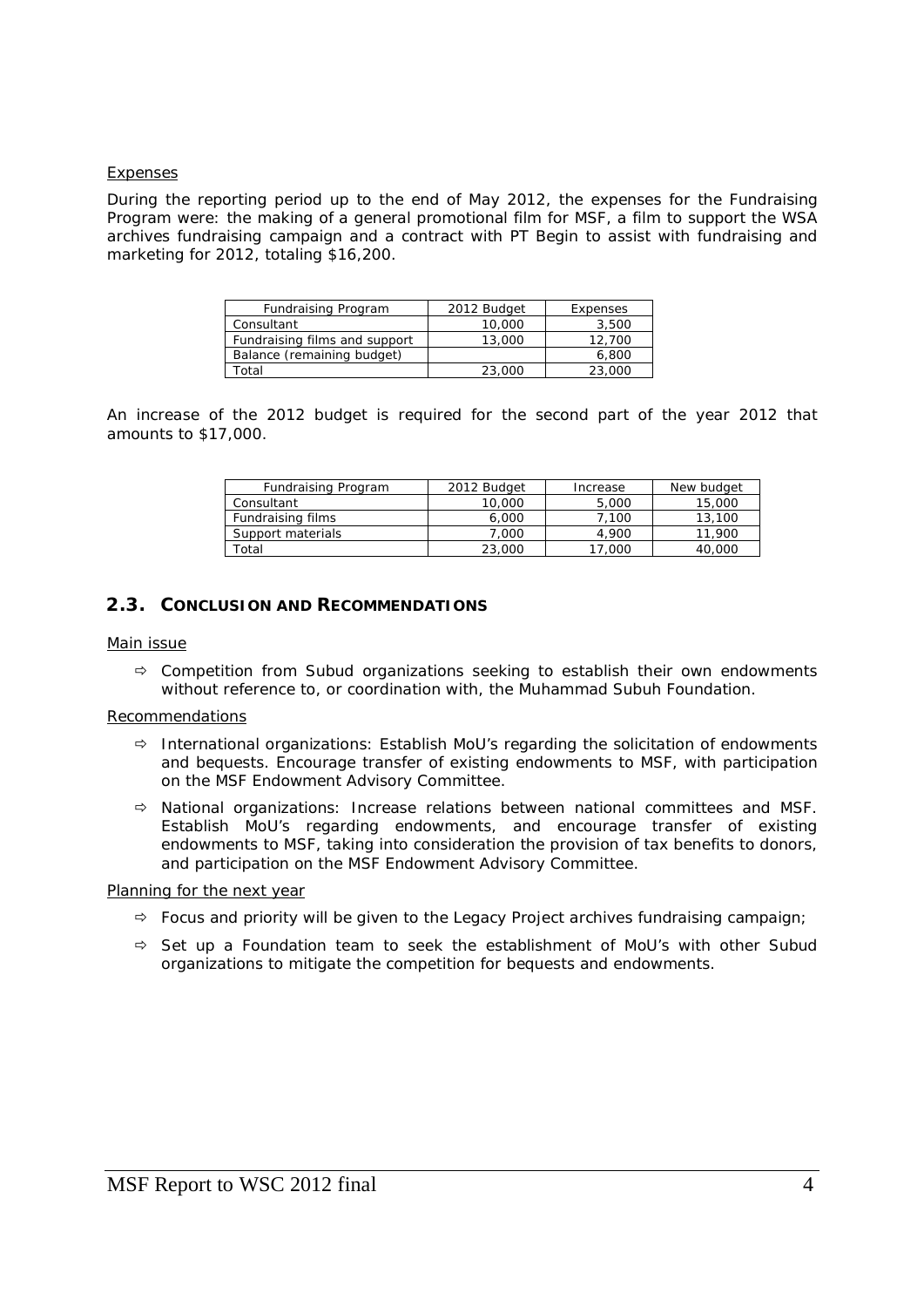# **3. FINANCIAL INVESTMENT MANAGEMENT**

Objective: To safeguard the contributions and bequests given to MSF to support the future growth and development of Subud in the world.

Strategy: the MSF's investment portfolio management is to preserve existing principal and seek investment income and capital appreciation in a prudent manner. This complies with MSF's Bylaws, which require the trustees to invest the foundation's assets in a prudent manner at all times. The long-term average return objective is 5 percent of total portfolio assets.

MSF implements a prudent investment approach that includes diversification of the types of investments held and their underlying currency, defined characteristics of investment instruments permitted within each investment type, and asset allocation percentages for each investment type. The current target asset allocation is as follows:

- 10% Cash and cash equivalents
- 35% Fixed income
- 45% Equity instruments
- 10% Other assets

Implementation: The investment guidelines are reviewed at least annually by the MSF board of trustees and revised as necessary to adjust to changing economic and market conditions. All investments other than cash are in the form of mutual funds or exchange-traded funds.

MSF has an Investment Advisory Team (IAT) composed of Subud members with financial management experience and a board liaison. The IAT proposes acquisitions of specific mutual funds and exchange-traded funds in accordance with the guidelines in MSF's Investment Policy. It also proposes modifications to the investment guidelines in response to changes in global financial markets and the economic environment. All proposals are reviewed by the Board of Trustees and are subject to Board approval.

# **3.1. THE MSF PORTFOLIOS MANAGEMENT**

The MSF holds two portfolios on behalf of the WSA.

- The investment portfolio
- The Subud related enterprise securities portfolio

The Investment Policy guidelines and IAT advisory activities apply to a portfolio of investment assets referred to as the "managed investment portfolio" or the "managed portfolio".

The asset allocation and valuation of that portfolio at 31 December 2011 is shown in the following table.

| Managed Portfolio at 31 December 2011 |           |        |  |
|---------------------------------------|-----------|--------|--|
| Portfolio %<br>Valuation              |           |        |  |
| Cash and cash equivalents             | \$747,114 | 30.2   |  |
| Fixed income                          | 740,528   | 29.9   |  |
| Equity                                | 811,330   | 32.8   |  |
| Other assets                          | 173.887   | 7.10   |  |
| Total                                 | 2.472.859 | 100.00 |  |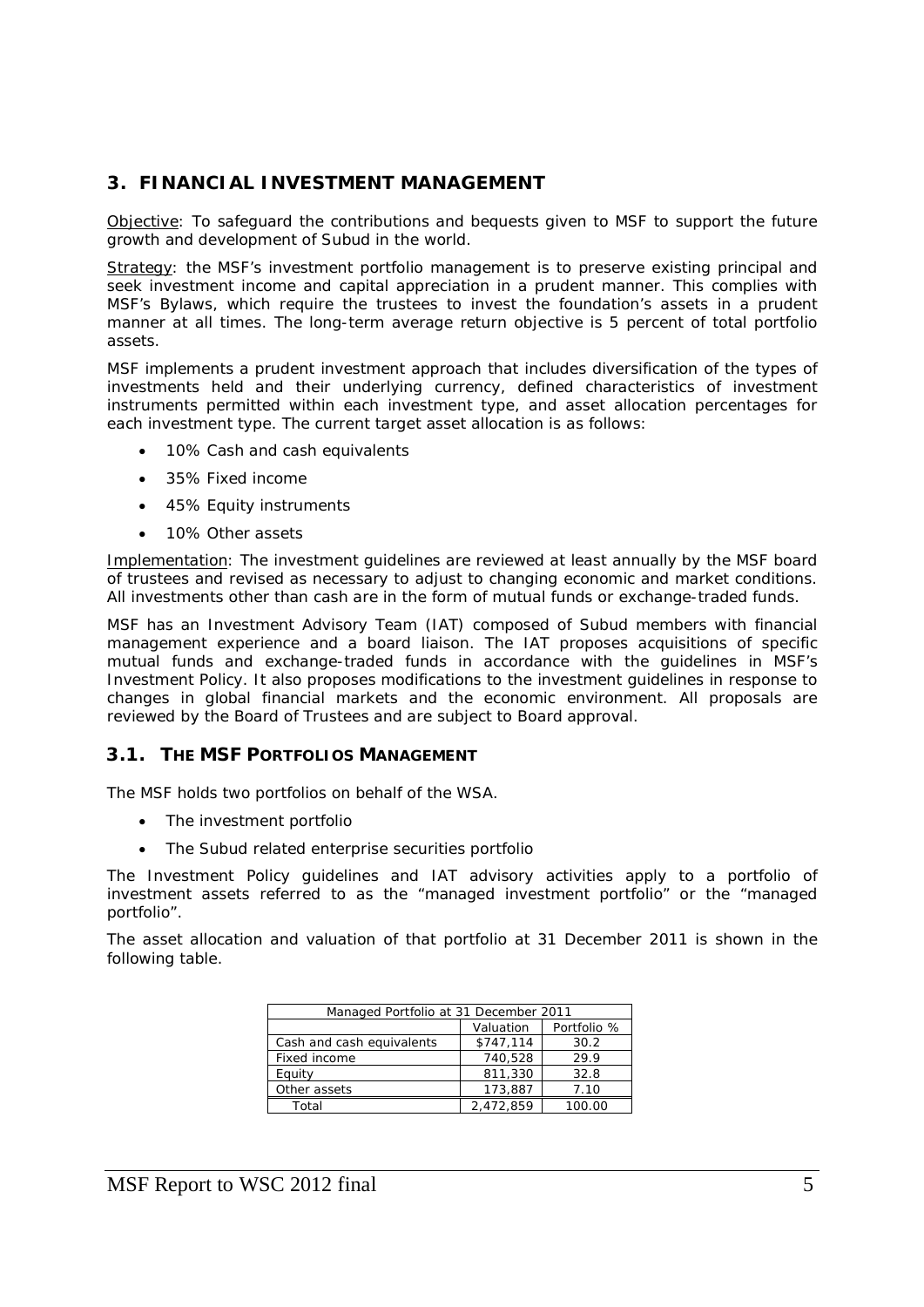*Note: The managed investment portfolio is held by Fidelity Investments, a US brokerage*  firm. Fidelity's 2011 Investment Report shows a portfolio value at 31 December 2011 of *\$2,753,956, which includes the KGC shares valued at \$281,097 (\$2,472,859 = \$2,753,956 - \$281,097)* 

MSF also has a portfolio of Subud enterprise securities, as indicated in the table below, that includes the Kalimantan Gold Corporation shares, as well as shares in ECL Ltd, Oakenhall Ltd and Pelham House Ltd.

| Subud Enterprise Securities at        |           |
|---------------------------------------|-----------|
| 31 December 2011                      |           |
|                                       | Valuation |
| Kalimantan Gold Corporation (KGC) (*) | \$281,097 |
| E.C.T. Ltd                            | 4.084     |
| Oakenhall, Ltd                        | 49,286    |
| Pelham House Ltd.                     | 1.552     |
| Total                                 | \$336.019 |

(\*): includes KGC shares received on liquidation in 2011 of Kalimantan Investment Corporation (KIC)

These two portfolios represent a total fair value on December 2011 of \$2,808,878.

| MSF portfolio at 31 December 2011  |           |  |
|------------------------------------|-----------|--|
| Valuation                          |           |  |
| Managed Portfolio (*)              | 2,472,859 |  |
| <b>Subud Enterprise Securities</b> | 336.019   |  |
| Total                              | 2,808,878 |  |

The allocation of the 2 financial portfolios into investment categories is given in the following table:

| Categories           | Fair value | $\%$  |
|----------------------|------------|-------|
| <b>Stocks</b>        | 1,637,723  | 58.31 |
| Mutual funds         | 227,424    | 8.10  |
| Subud related shares | 336.019    | 11.96 |
| Sub-total investment | 2,201,166  | 78.36 |
| Currencies           | 607.713    | 21.64 |
| Total                | 2,808879   | 1 በበ% |

# **3.2. 2011 INVESTMENT PERFORMANCE**

#### Market Performance

The value of MSF's managed investment portfolio at 31 December 2011 was USD 2,472,859, which represents a 2.20 percent decline in portfolio value for the year. The primary components of the loss were

 A decline in the value of the non-US equity portion of the portfolio. During 2011, developed markets other than the US were down between 10% and 20% (in USD) and emerging markets were down just over 20% (in USD). US equities gained 2% in 2011.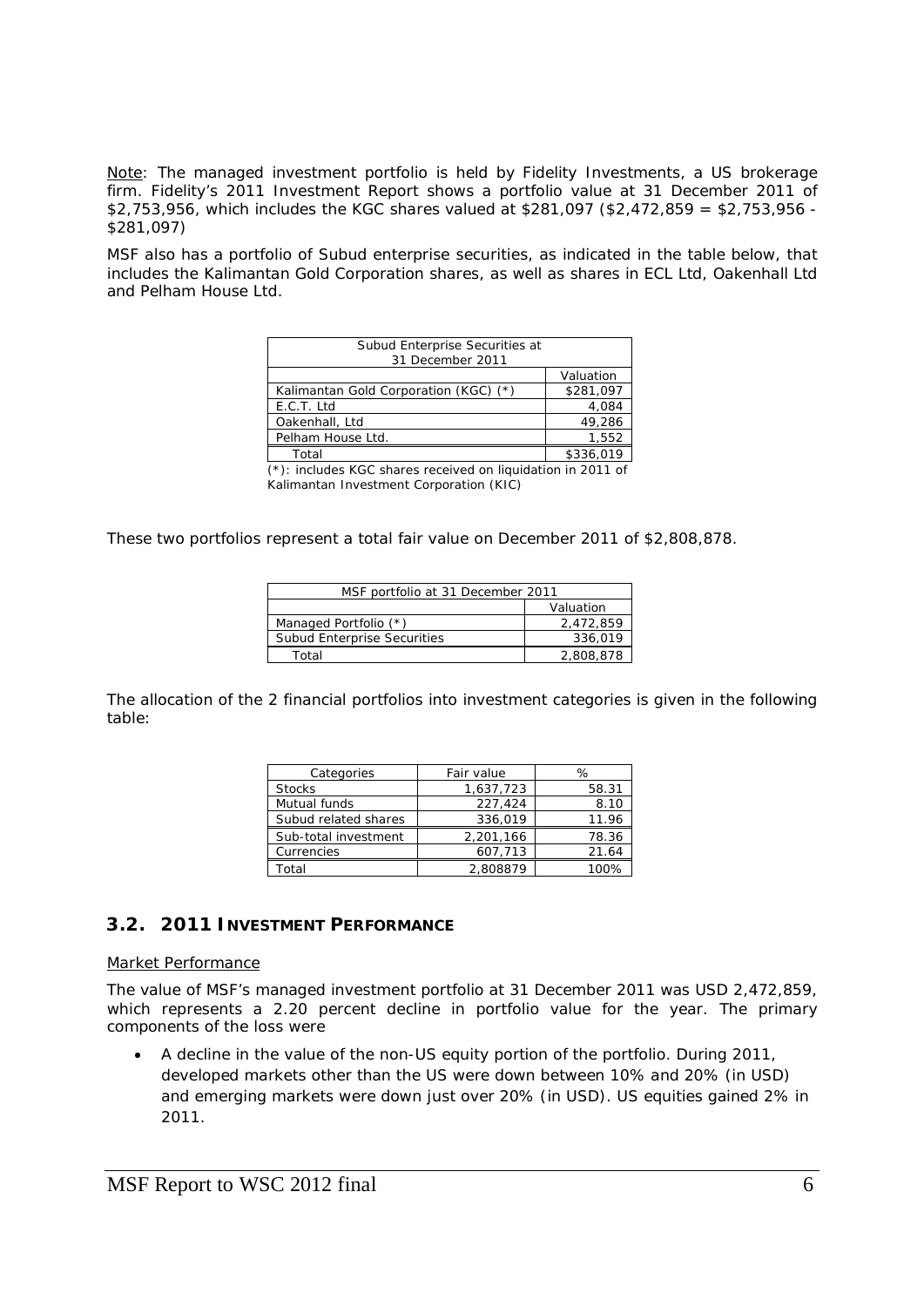A decline in the value of the euro relative to the US dollar.

The declines in the value of non-US Equities and the euro in MSF's portfolio were offset by good performance in US government and corporate bonds, in particular the portfolio's position in US inflation-linked bonds.

Realised investment income for the year was \$40,914 and the net gain on securities sold during the year was \$1,265

#### Main Movements in Assets

As noted above, the target asset allocation for 2011 was 10% cash, 35% fixed income, 45% equity and 10% other assets. During the year, the percentage of the portfolio holding of

- Cash was reduced from 50.5% to 30.2%
- Fixed income funds increased from 21.1% to 29.9%
- Equity funds increased from 26.9% to 32.8%
- Other Assets increased from 1.5% to 7.0%

The investment portfolio moved closer to the target allocation for each asset category in 2011. By year end, each category was about halfway to achieving its target allocation, with the exception of the equity allocation.

The variation of the categories, between year 2010 and year 2011 has been estimated as per the table below.

|                         | 2010      | %     | 2011      | %     |
|-------------------------|-----------|-------|-----------|-------|
| <b>Stocks</b>           | 1,505,496 | 50.49 | 1,637,723 | 58.31 |
| Mutual Bonds            | 59.838    | 2.01  | 227.424   | 8.10  |
| Subud related shares    | 457.364   | 15.34 | 336.019   | 11.96 |
| Sub-total investment    | 2,022,698 | 67.84 | 1,865,146 | 78.36 |
| Currencies (cash)       | 959.028   | 32.16 | 607,713   | 21.64 |
| Total Managed portfolio | 2,981,726 | 100%  | 2,472,859 | 100%  |

# **3.3. SOCIALLY INVESTMENT POLICY**

The Board modified MSF's Investment Policy Guidelines to add a socially responsible investment statement that reflects the Board's desire to invest in enterprises that are compatible with MSF's mission to promote peace and harmony in the world and to support programs that promote the well being of mankind. However, the SRI policy acknowledges that MSF invests primarily in funds of securities and not directly in enterprises, so that it is somewhat limited in the types of socially responsible investment activities it can influence. The following SRI policy was added to MSF's Investment Policy Guidelines at the Board's annual meeting in 2011.

| Exclusion<br>Policy:               | MSF incorporates socially responsible investment (SRI) principles into its<br>investment analysis and decision-making processes as follows:<br>MSF does not invest directly in companies involved in the following industries:<br>armaments and firearms, gambling, tobacco, and adult entertainment. |  |  |  |
|------------------------------------|-------------------------------------------------------------------------------------------------------------------------------------------------------------------------------------------------------------------------------------------------------------------------------------------------------|--|--|--|
| Mutual<br>Funds and<br><b>ETFS</b> | • MSF considers SRI exchange-traded funds and mutual funds when they are<br>available; satisfy investment policy, asset allocation, and currency<br>diversification requirements of the portfolio; and are expected to earn a return<br>comparable to similar non-SRI funds.                          |  |  |  |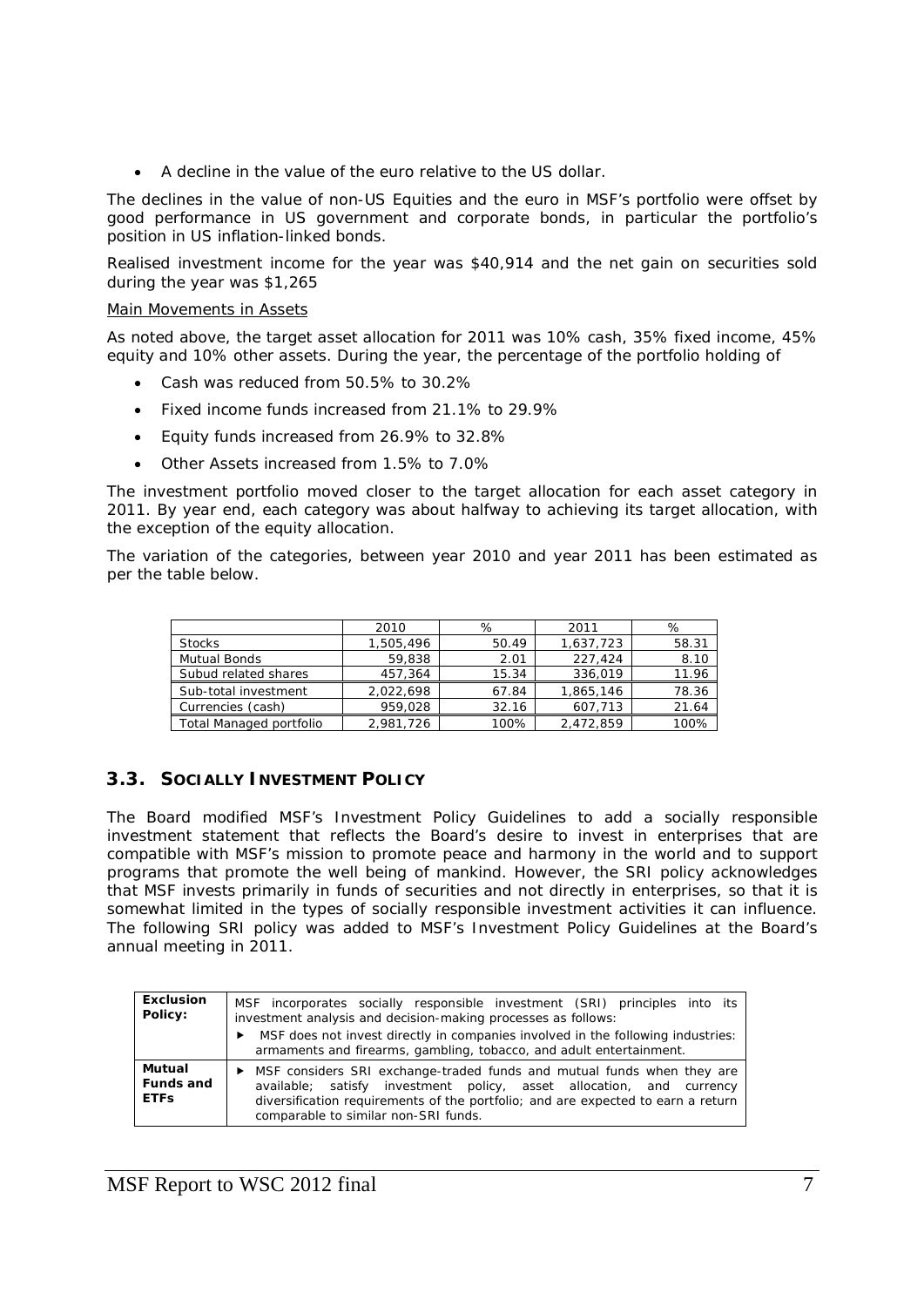| Limitations | ► Because of both (a) the limited supply of SRI funds compared to non-SRI                                                                                                                                                                     |
|-------------|-----------------------------------------------------------------------------------------------------------------------------------------------------------------------------------------------------------------------------------------------|
| on.         | funds and (b) MSF's investment policy, asset allocation, and currency                                                                                                                                                                         |
| application | diversification requirements, MSF cannot currently invest exclusively in SRI                                                                                                                                                                  |
| of SRI      | funds.                                                                                                                                                                                                                                        |
| principles  | ► MSF acknowledges that, because it invests primarily in exchange-traded funds<br>and mutual funds, it is not in a position to adopt either (a) a shareholder<br>advocacy policy or (b) an exclusion policy broader than that described above |

# **3.4. PORTFOLIOS OF MSF FUNDS**

The managed investment portfolio holds in common the assets of MSF's General Fund, the Bapak Legacy Fund, the Francois and Lucienne Farkas Fund, and the Leonard and Aisyah Parker Fund. The table below provides the asset value and share of realised income of each of these funds in USD at 31 December 2011.

|                                | Value at<br>31 December 2011 | 2011 Investment<br>Income | % on income |
|--------------------------------|------------------------------|---------------------------|-------------|
| General Fund                   |                              |                           |             |
| - Managed investment portfolio | \$1,320,949                  | 21,856                    | 53.42       |
| - Subud related portfolio      | \$336.019                    |                           |             |
| <b>Total General Fund</b>      | \$1,656,968                  | 21.856                    | 53.42       |
| Bapak Legacy Fund              | 628.883                      | 10.405                    | 25.43       |
| Farkas Fund                    | 453,784                      | 7.509                     | 18.35       |
| Parker Fund                    | 69.243                       | 1.145                     | 2.80        |
| Total                          | \$2,808878                   | \$40.914                  | 100         |

# **3.5. INCOME AND FUNDING AVAILABLE TO SUPPORT MSF'S PROGRAMS**

MSF's bylaws provide that, unless otherwise provided in its annual budget approved by the WSA, no more than 10% of the general fund assets and restricted fund assets may be used to support MSF's programs, except by a vote of three-fourths of the trustees at a meeting (or by unanimous written consent).

The only existing restricted fund assets are the 3 endowment funds, none of which ever allow use of the restricted principal amount.

Each of the three permanent endowment funds included in the managed investment portfolio — the Bapak Legacy Fund, the Farkas Fund, and the Parker Fund — can distribute income only to the extent the total fund balance exceeds the fund's permanent principal amount. At 31 December 2011, the balances of all three endowments were below the permanent principal amount, by 3.6%, 1.4%, and 7.7% respectively as per the table below. As a result, investment income earned by the three funds during 2011 is not available for distribution.

|                   | Principal Amount | <b>Balance</b>   | Variation (%) |
|-------------------|------------------|------------------|---------------|
|                   |                  | 31 December 2011 |               |
| Bapak Legacy Fund | \$652,408        | \$628,883        | $-3.61%$      |
| Farkas Fund       | \$460,000        | \$453,784        | $-1.35%$      |
| Parker Fund       | \$75,000         | \$69,243         | -7.68%        |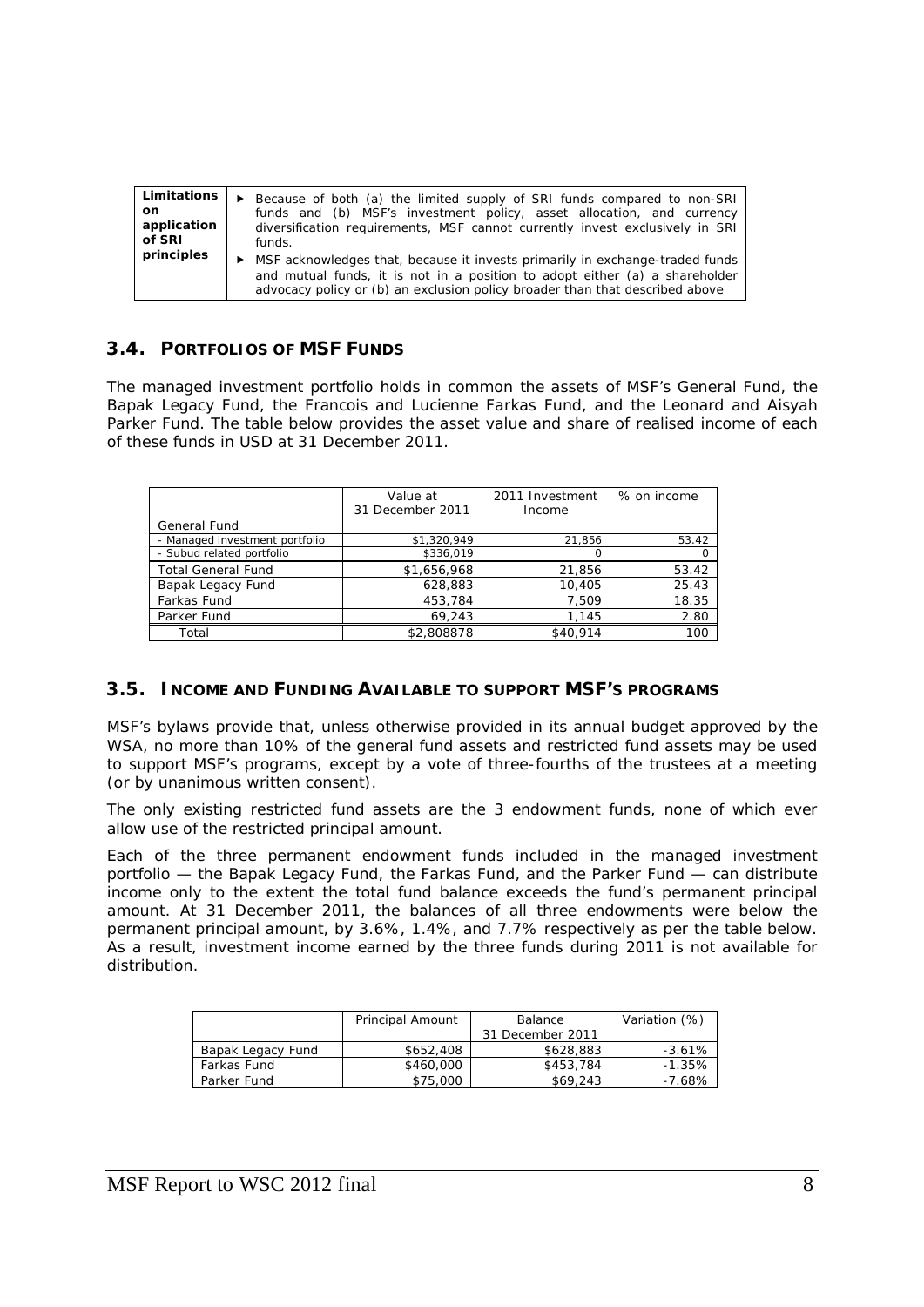The principal of those funds (the whole balance at this time, because they didn't have accumulated income at 31 December) is not just restricted, it can never be used, even if MSF had no other assets. Therefore, at 31 December 2011, total assets that may be used to support MSF's programs, within the limit of 10%, amounts to \$1,320,949.

Ten percent available for MSF's annual budget would be about \$132,095.

However, at the Subud World Congress in 1997, the WSA and MSF agreed that an annual expenditure budget of up to 15% of MSF's cash reserves may be used for WSA and other MSF programs in the subsequent year.

The MSF understands the "Cash Reserves" as the liquid funds that can be used for MSF projects, hence cash plus the two investment portfolios. This was therefore interpreted as being the managed investment portfolio of the General Funds (\$1,320,949) plus the cash in a saving account (\$62,597) for coherence with the bylaws that is a total of \$1,383,546.

Consequently, fifteen percent available for MSF's annual budget would be then about \$207,531.

Finally, the approval of the MSF budget by the WSA directors fixes the distributable funds for MSF programs. For the year 2012, the approved MSF budget is \$370,000, including \$200,000 from temporarily restricted funds.

The 2012 MSF budget will be reviewed during the WSC meeting in Vancouver in June 2012.

#### **3.6. CONCLUSIONS AND RECOMMENDATIONS**

There is more work to be done to achieve the target asset allocation that will provide MSF with an appropriate diversification of assets for a prudent investment portfolio. The focus is strongly on protection of the funds that Subud members have entrusted to MSF and the total return on those funds to support the long-term development of Subud.

In addition, the MSF trustees initiated exploring the possibility to convert part of the financial assets into physical assets such as gold, land and buildings as an additional strategy of diversification for the protection of the WSA assets.

Considering the increased of market value of physical assets (see the report on Physical assets management program below), the MSF board of trustees will discuss the possibility to convert part of the financial assets into physical assets at its June 2012 annual meeting.

# **4. PHYSICAL ASSETS MANAGEMENT**

Objectives: as per its Articles of Incorporation (point 3), the Muhammad Subuh Foundation is "To hold in custody and manage for the WSA certain valuable assets in accordance with these Articles of Incorporation and the Bylaws of the Foundation".

Strategy: The MSF strategy for the management of the international physical assets is based on three components:

- 1. To own the physical assets on behalf of the WSA. However, in some countries, this is not possible as in Indonesia where foreign organizations cannot own land and physical assets, unless legally registered in the country. In such cases, the MSF strategy is to transfer ownership of those international assets to national foundations and to have MSF representatives sitting on the board of those national foundations
- 2. To make sure that those assets are used for the benefit of the International Subud community by the signing of a Memorandum of Understanding or Agreement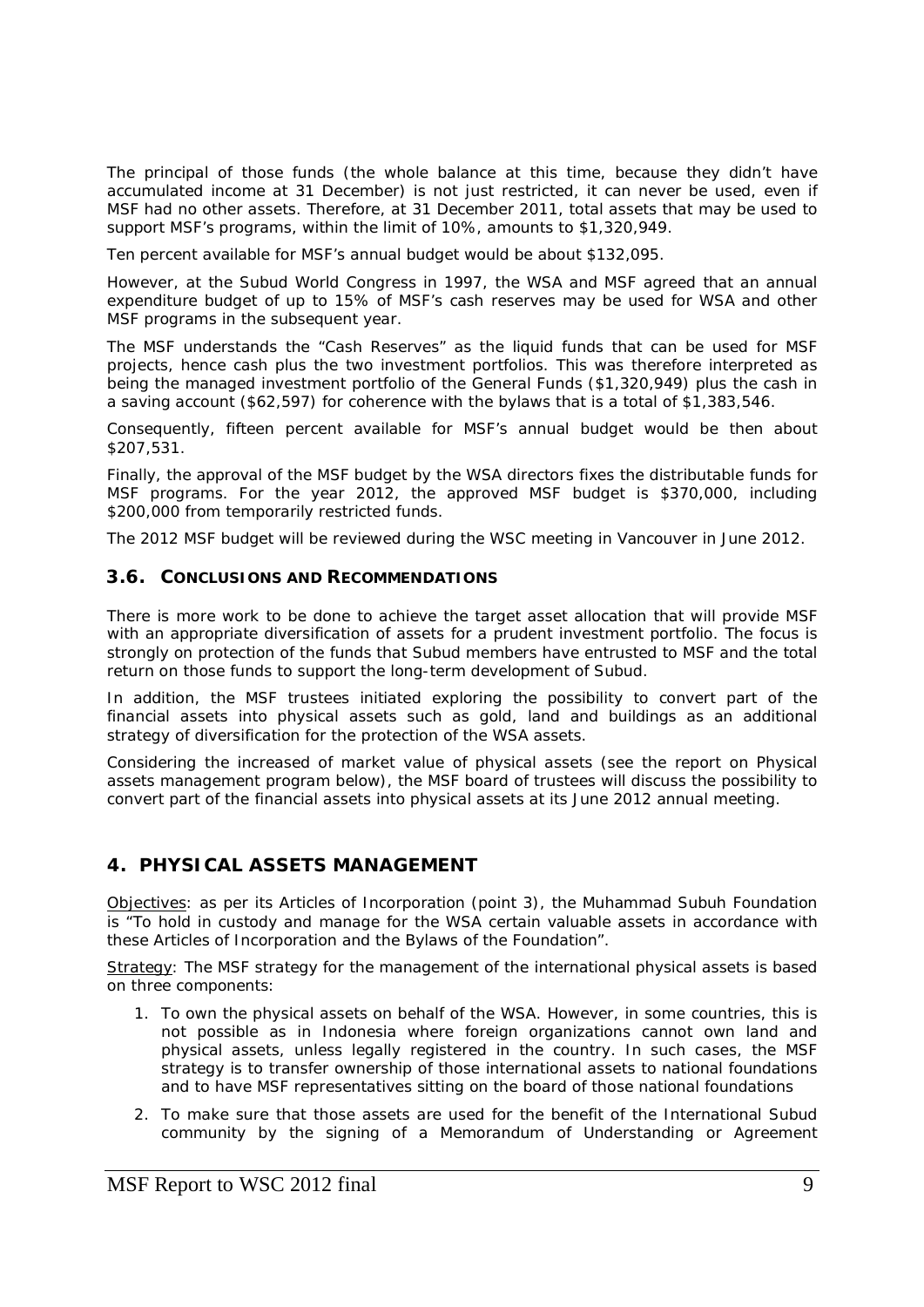between the national foundation and MSF

3. To transfer management responsibility to the user of the physical assets through a lease agreement when the ownership was not transferred by MSF

# **4.1. YAYASAN MUHAMMAD SUBUH (YMS)**

Yayasan Muhammad Subuh (YMS) was founded in 1989 with the intention that "it should hold in custody and manage assets for the international Subud membership. As such it should be responsive and responsible to the international organization, as represented by the Muhammad Subuh Foundation (MSF), in a manner that nevertheless respects the legal autonomy of the YMS under Indonesian law."

The main activities of YMS are to look after the Subud Archives in Cilandak, maintenance of assets both in Jakarta and Kalimantan, rent of half of Bapak's house to a school, rent of Adi Puri for social events (Subud and non-Subud) and supervision of PT PCB.

As per the MoU signed on 3 July 2011, the assets that are considered assets of the World Subud Association, representing the international Subud membership, are:

- a. A house (known as *Bapak's house*) located in Wisma Subud, Jakarta Selatan (land certificate of Hak Guna Bangunan No.166/Cilandak Barat) – currently valued at approximately \$ 1 million.
- b. A house (known as the *Archives house*) also located in Wisma Subud, Jakarta Selatan (land certificate of Hak Guna Bangunan No.557/Cilandak Barat) – currently valued at approximately \$ 300,000.

The total estimated value of the assets owned by YMS on behalf of MSF is US\$ 1,300,000.

The MoU included a notarized Settlement Agreement (document available on request) to write-off the MSF loan to YMS that was primarily created as a means of preventing YMS from selling Bapak's Big House without the consent of WSA. This agreement was signed on July 3<sup>rd</sup>, 2011 between MSF and YMS chairpersons, with the WSA as witness. The rationale for MSF writing-off this loan is *attached*.

### Other assets of YMS

In Kalimantan:

- The Muhammad Subuh Centre in Rungan Sari
- The Eco Village in Rungan Sari

The total estimated value of these Kalimantan assets is US\$ 500,000.

YMS is also the major shareholder of PT PCB that owns 137 hectares (known as Rungan Sari) and the Sei Gohong guesthouse. The concession permit was recently extended and is valid until 2030. PT PCB also own 2 ha in Tengkiling and 10 ha in Marang. In future, YMS may own 100% of the PT PCB shares.

Members of the YMS Board of Patrons are: Ibu Siti Rahayu Wirjohudojo, Ibu Siti Hardiyati Syafrudin, E. Olvia Reksodipoetro (representing MSF).

The accounts of YMS are audited every year. The accounts were transmitted to MSF on a regular basis.

# **4.2. YAYASAN SUBUD (YS)**

The original name of the organization was "Jajasan Dana Subud", established February 27,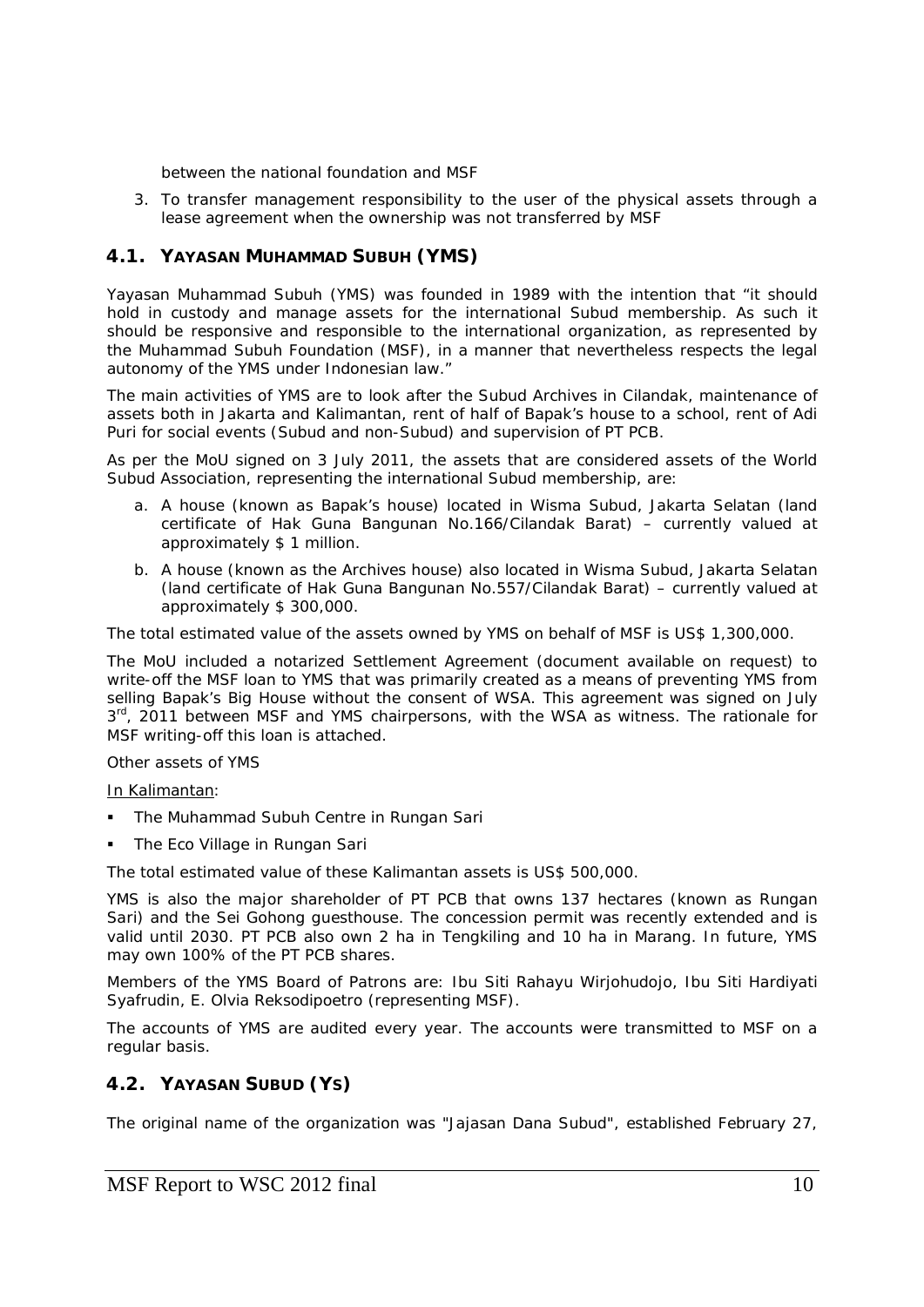1959, under the initiative and guidance of YM. Bapak MUH. SUBUH SUMOHADIWIDJOJO, as the founder of Subud, and the board of management at the beginning was Ir. Haryono Sumohadiwidjojo, Muh. Usman, Sardono, in deed number 112 of the notary Raden Kadiman, SH. Based on Deed number 3 of Notary Raden Soekarsono, SH, dated March 3, 1976 the organization changed name to "Yayasan Subud". Furthermore, recent organizational changes are noted in a deed under notary Yulia, SH. No.17, dated January 26, 2007.

YS is responsible for overseeing Wisma Subud and this includes procuring equipment, repairs, construction of buildings and maintaining the environment, serving the needs of residents of Wisma Subud and Subud members who do Latihan there.

As per the MoU signed on 21 June 2011 (document available on request), the assets that are considered assets of the World Subud Association, representing the international Subud membership, include the Latihan Hall, Guest House, New Guest House, cottages, and infrastructure in the complex:

- a. Land certificates 1.552 M2 HGB (No. 558 Ex Cilandak Barat 24-07-2030) currently valued at approximately \$ 860,000.
- b. Land certificates 2.775 M2 HGB (No. 195 Ex Cilandak Barat 24-07-2030) currently valued at approximately \$1,5 million.
- c. Land certificates 2.145 M2 HGB (No. 421 Ex Cilandak Barat 24-07-2030) currently valued at approximately \$ 1,1 million.
- d. The land of 1.854,88 m2 has no certificate yet currently valued at approximately \$ 1 million.
- e. Land area 200 M2 (generator house) (this land has no certificate) currently valued at approximately \$ 100,000.

The total land area is about 8,527 m2 with an estimated total value of US\$ 4,560,000.

Members of the YS Board of Patrons are: Ir. Haryono Sumohadiwidjojo, Ibu Siti Rahayu Wirjohudojo, Ibu Siti Hardiyati Syafrudin, Ex-officio Chair of MSF.

In July, the Wisma Subud Heritage Protection Project (WSHPP) met with the Guerrand-Hermes Foundation for Peace (GHFP) to discuss the next steps to take with the Heritage Project. Three working groups were set up to undertake the following: Concept Paper (plan for the future uses of Wisma Subud); Heritage Protection; and Land Consolidation.

Information regarding financial management of YS is not available.

### **4.3. AMANECER**

La Fundacion Muhammad Subuh was established under Resolution Number 3007 of 1994, Ministry of Justice and Law, Republic of Colombia. Its Articles of Association are similar to those of the Muhammad Subuh Foundation.

Public Deed No. 2082 of 28 July 2001 regulates the sale of 13,075 m2 of land from "La Fundacion Amanecer" to "La Fundacion Muhammad Subuh", including a circular building (the latihan hall called Gran Salon), covering an area of 1,885 m2 for 55,000,000 Colombian Pesos.

The estimated current value of the land and the building is about US\$ 1,000,000

A lease agreement was signed between Subud Columbia and the Muhammad Subuh Foundation on July  $12<sup>th</sup>$ , 2001 for a year (document available on request), that granted Subud Columbia the right to use and manage the Big Hall/Gran Salon and to be responsible for its maintenance, repair and insurance and the payment of the taxes. At the end of the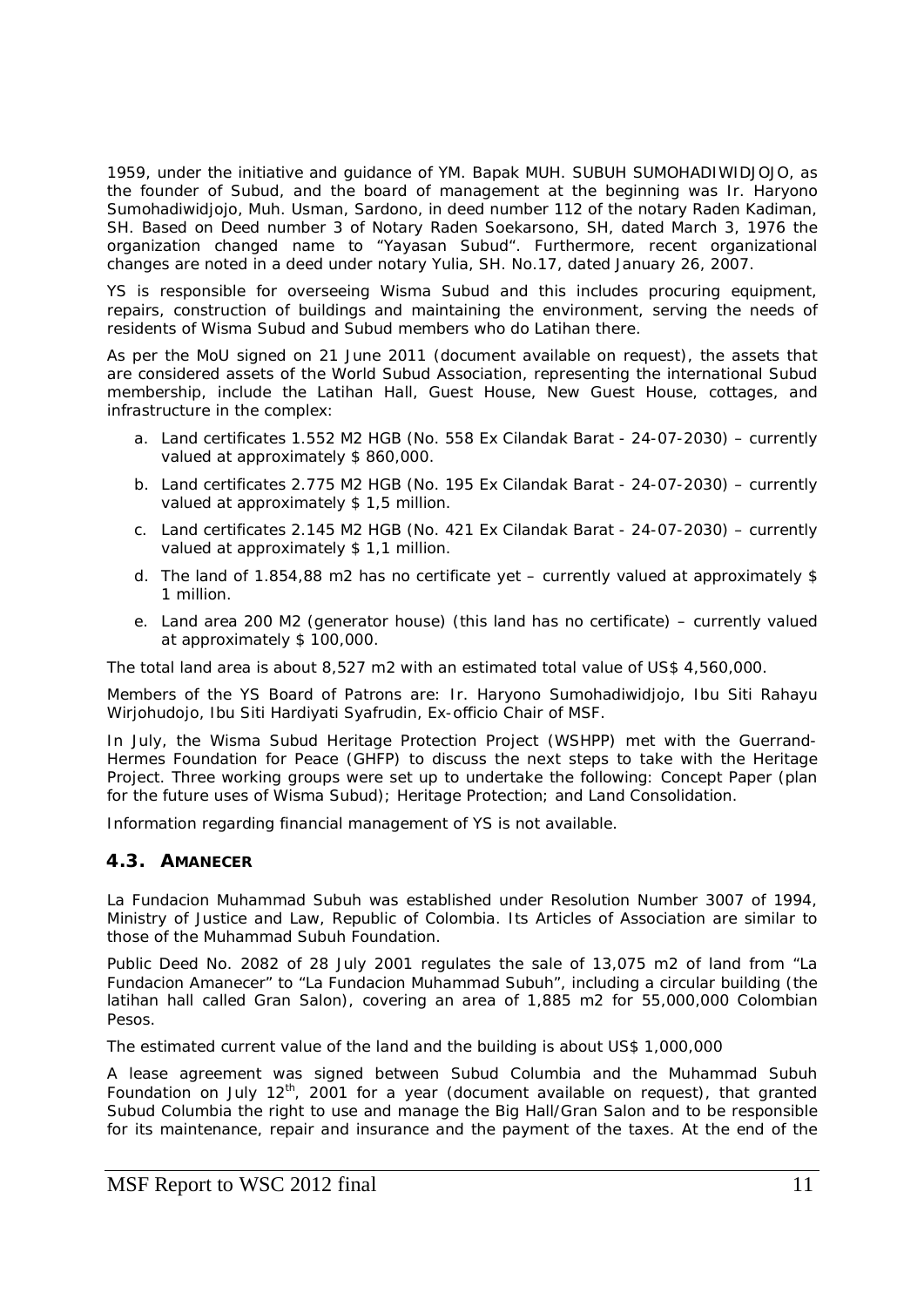lease period, the lease agreement was not legally extended but both Subud Columbia and Muhammad Subud Foundation considered that the terms of the lease agreement were valid until otherwise specified by both parties.

On 1 July 2011, Jorge Bustillo and Ana Ligia Cala were legally appointed respectively as Legal Representative and Reviser Fiscal for the Muhammad Subuh Foundation in Colombia a legal representation of the Muhammad Subuh Foundation in Columbia.

Their role is to represent the Muhammad Subuh Foundation's views on matters related to the assets held in Amanecer by the Muhammad Subuh Foundation and to ensure that these assets are being properly cared for by the responsible parties in Amanecer, and to establish a positive working relationship between on the one hand the National Committee of Subud Colombia, Fundacion Amanecer, the Subud members of Amanecer and, on the other, La Fundacion Muhammad Subuh, that is characterized by mutual trust, respect and a spirit of collaboration and partnership.

Due to the uncertain situation within Subud Colombia and Fundacion Amanecer in 2011, many meetings took place in Colombia between MSF's Legal Representative and other stakeholders. By the end of the year, with the appointment of Luqman Rivera as Chairman of Subud Colombia, the situation started to improve.

At the same time (November  $5<sup>th</sup>$ , 2011), the MSF board of trustees took the decision to release Subud Columbia from its obligation of paying the unpaid taxes for the period 2007 - 2011, of repairing and of insuring the building, because it was considered to be too heavy a financial responsibility for Subud Columbia that may jeopardize the promising process of improvement.

Eventually, on March 4<sup>th</sup>, 2012, an agreement was signed between the MSF representative, Subud Columbia and Fundacion Amanecer, for the transfer of the land and building management to MSF, with a view towards restoring a clean and healthy financial situation before transferring back its management to Subud Columbia. Meanwhile, Subud Columbia, with the support of WSA, is planning to undertake a global audit for the establishment of a sound management capacity of Amanecer as a local, regional, national and international Subud Center.

It is estimated that the total costs of the repair of the building, its insurance and the payment of the taxes will be between US\$20,000 and US\$ 25,000.

# **4.4. CONCLUSIONS**

The estimated value of the real estate assets is US\$ 6,860,000 without including the physical assets owned in Kalimantan:

| Assets per institution          | Estimated current values (US\$) |
|---------------------------------|---------------------------------|
| Yayasan Muhammad Subuh (*)      | 1,300,000                       |
| Yayasan Subud                   | 4.560.000                       |
| <b>Fundacion Muhammad Subuh</b> | 1,000,000                       |
| ⊺otal                           | 6.860.000                       |

 $\overline{(*)}$ : Without the Muhammad Subuh Centre and the Eco Village in Rungan Sari

The MSF relationship with these Subud institutions differs according to the effective ownership and the uses of the physical assets.

In Indonesia, MSF cannot legally own physical assets; therefore, Indonesian foundations (yayasan) were established for owning the physical international assets. The link between MSF and these Indonesian foundations is made by the presence of an MSF representative on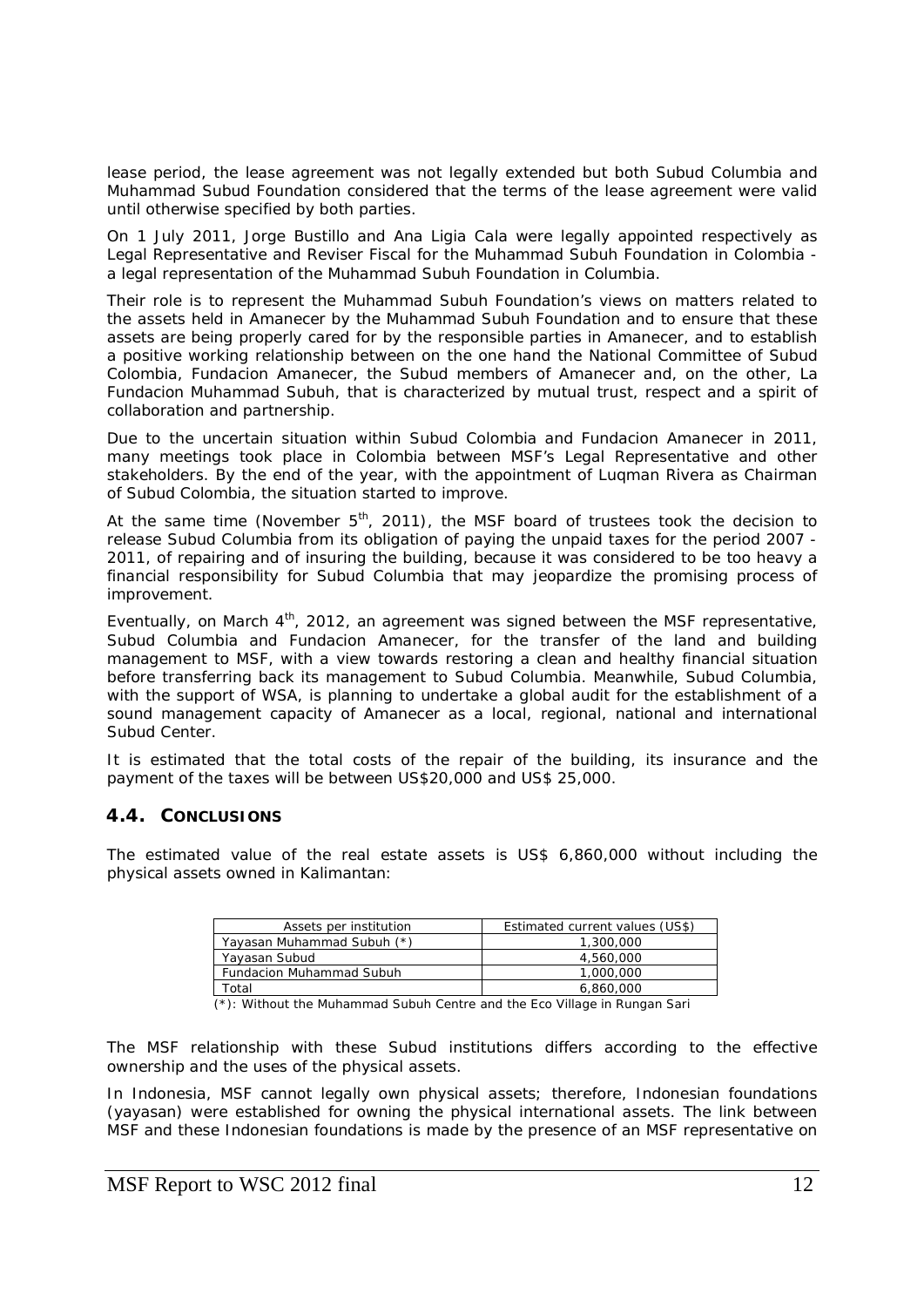the board of patrons in each of the Indonesian foundations. The history of these Indonesian foundations and their respective roles and responsibilities vis-à-vis the Subud International community represented by WSA, are also different. However, the WSA and WSHPP identified a risk for the future of Wisma Subud, which requires the consolidation of the Wisma Subud land and organizations around a common vision of the future of Wisma Subud.

In Columbia, MSF is able to legally own physical assets, which it does through a legal Muhammad Subuh Foundation representation in Columbia. The recent appointment of a MSF representative after a long vacancy following the term of Marzuki Andujar, the former MSF representative in Columbia, has been a major step forward for the sound management of these physical assets.

In terms of Subud centers, the allocation of these physical assets is also significant and forms a good groundwork for the development of international centers undertaken by WSA.

| <b>Assets Subud Centers</b> | Estimated current values (US\$) |
|-----------------------------|---------------------------------|
| Wisma Subud                 | 5,160,000                       |
| Rungan Sari                 | 700,000                         |
| Amanecer                    | 1,000,000                       |
| ntal                        | 6.860.000                       |

MSF believes that the benefits to the Subud Community and non-Subud communities from sound management of those assets and, above all, from well designed programs in the spiritual, cultural and social fields represent an important return from those assets. MSF is, therefore, willing to encourage and support the Subud organizations in charge of the design and the implementation of such programs.

# **5. ARCHIVES**

Objectives: To assist the WSA in the preservation of the sound and video recordings of Bapak's and Ibu Rahayu's talks as well as in the transcription and the translation of those talks for the benefit of future generations.

Strategy: The MSF provides a yearly grant to the WSA to financially support the WSA archives program. In addition, MSF is directly implementing archival activities relating to the sound and video recordings of the talks of Bapak and Ibu Rahayu by signing time limited agreements with WSA

# **5.1. THE MSF - WSA ARCHIVES AGREEMENT**

During the 2011 WSC meeting in Rungan Sari, Indonesia, the MSF board of trustees became aware of the critical situation of the preservation of the sound recordings of Bapak´s talks. The recordings, at that time, were with Memnon, a well known digitization company, for assessment. Discussion with WSA officers and Amalijah Thompson, a sound archives specialist, gave the board of trustees the incentive to collaborate with the WSA to complete high quality digitization of the sound recordings of Bapak's talks.

MSF proposed to the WSA an agreement by which MSF will complete, using its own resources, the digitization of approximately 1200 original analogue tapes of Bapak's talks.

The terms of a contract of work (CoW) between MSF and the WSA were agreed on July  $1<sup>st</sup>$ , 2011. This enabled the mobilization of MSF resources to begin implementation of this contract. During this preparation phase, the WSA was able to complete the pilot phase with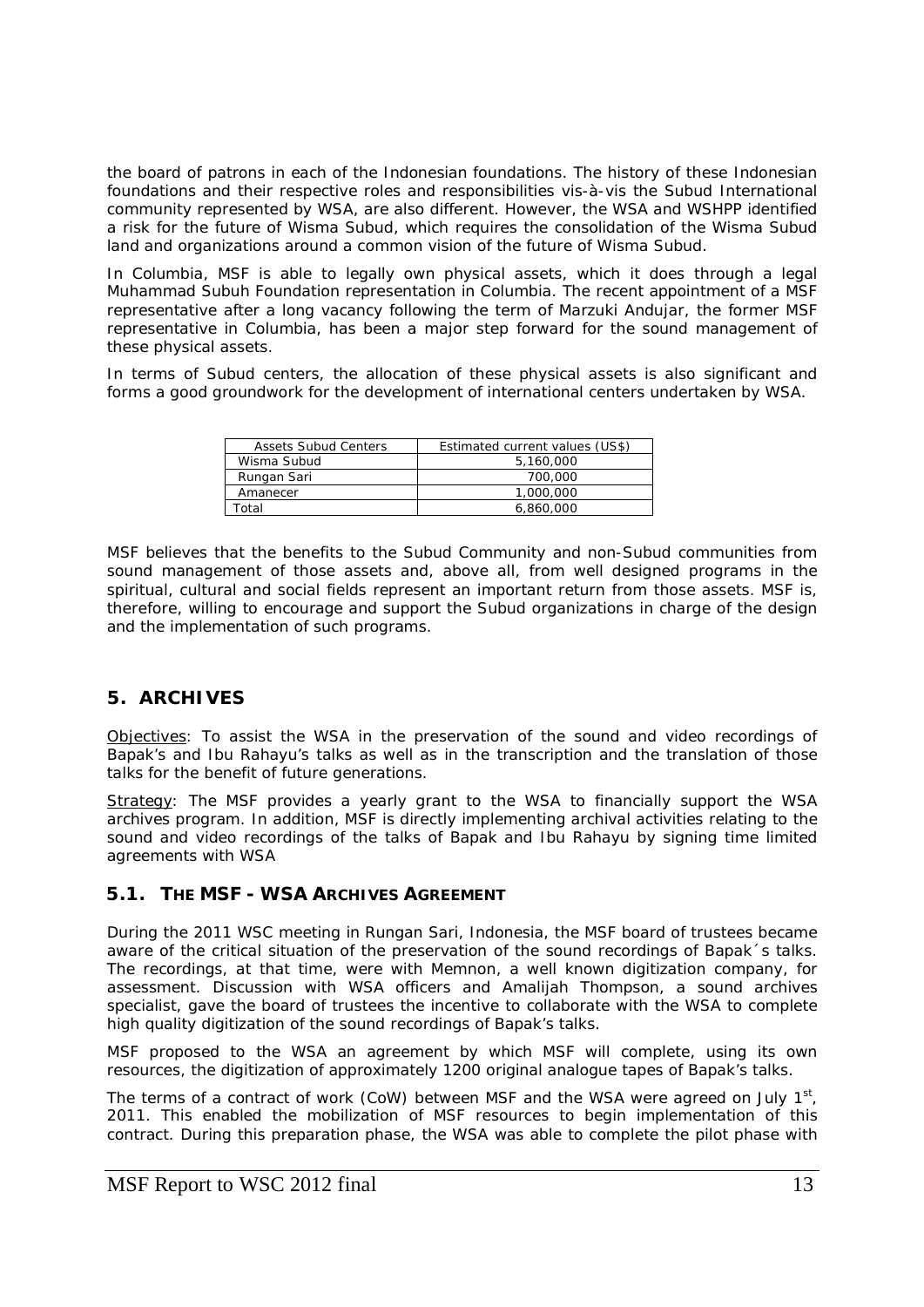Memnon, which was to carry out a sample digitization of 24 tapes to better assess the magnitude of the work and prepare a Project Identification Document (PID) with a budget. The Pilot Project was completed in October 2011.

The preparation phase was a special period to build up a harmonious collaboration between MSF and WSA representatives for this project, namely Armand Bisson the newly appointed WSA archives coordinator and Bachtiar Lorot the MSF archives agreement project manager. It was also an important period for MSF to learn and understand specific issues related to the preservation of sound recordings thanks to the international expertise of Amalijah Thompson who agreed to work with MSF for this project. Amalijah completed, between July and September, an updated analysis of the sound archives situation and preservation needs and provided a report to the WSA and MSF in October 2011 which enabled preparation of the MSF – WSA archives agreement.

On December 13, 2011, the archives agreement (contract of work) was signed between the WSA and MSF. This agreement summarizes the common understanding of each party for the project's implementation and it witnesses the WSA and MSF capacities to collaborate harmoniously for that project (document available on request). The MSF – WSA agreement budget amounts to \$ 231,000 while the MSF 2012 budget provides an available fund of \$ 150,000 for the implementation of the archives projects during 2012.

# **5.2. THE MSF – MEMNON CONTRACT**

On December 31, 2011, MSF was able to sign a contract and a Project Identification Document (the technical parameters for the digitization project) with Memnon. This was followed by a visit by Bachtiar Lorot (MSF) and Armand Bisson (WSA) to Memnon, in Brussels on January 31, 2012.

Discussions with the Memnon managing director, Michel Merten, confirmed some of the key elements of Amalijah's advice to the WSA in 2009 and summarized by Michel into 3 points:

- 1. Permanently monitor the stability of the digitized files
- 2. Awareness and the ability to adjust to changing technologies
- 3. Controlling authenticity of content

*Permanently monitor the stability of the digitized files*: The conversion from analogue to numeric/digital is the only current means available to secure the sound recordings of Bapak´s talks for the future. It is also essential during this transition period to maintain the analogue recordings in pristine condition. The digital files are subject to deterioration of the bits that characterize them. They must be the subject of an active management system and permanent strategy to monitor the possibility to repair a damaged digital file.

*Awareness and the ability to adjust to changing technologies:* Digital formats and carriers are subject to rapid changes of technologies. In order to avoid this rapid obsolescence, it is necessary to regularly transfer the digital files across well spread and archivally safe media, probably about every 5 years.

*Control of authenticity of content:* The disadvantage of the numeric files is that their content can be easily changed in ways that are hard to detect. It is essential for the present Subud generation to guarantee authenticity of the original and direct receiving and guidance contained in Bapak's and Ibu Rahayu's talks to the next generations. The appropriate archives practices that incorporate the technical means will need to be put in place.

Of the 1230 sound recordings with Memnon for digitization, 823 (66.9%) had been completed by May 24, 2012 and 153 recordings (12.44%) were found to have problems needing a preliminary treatment (restoration) before being able to carry out any digitization.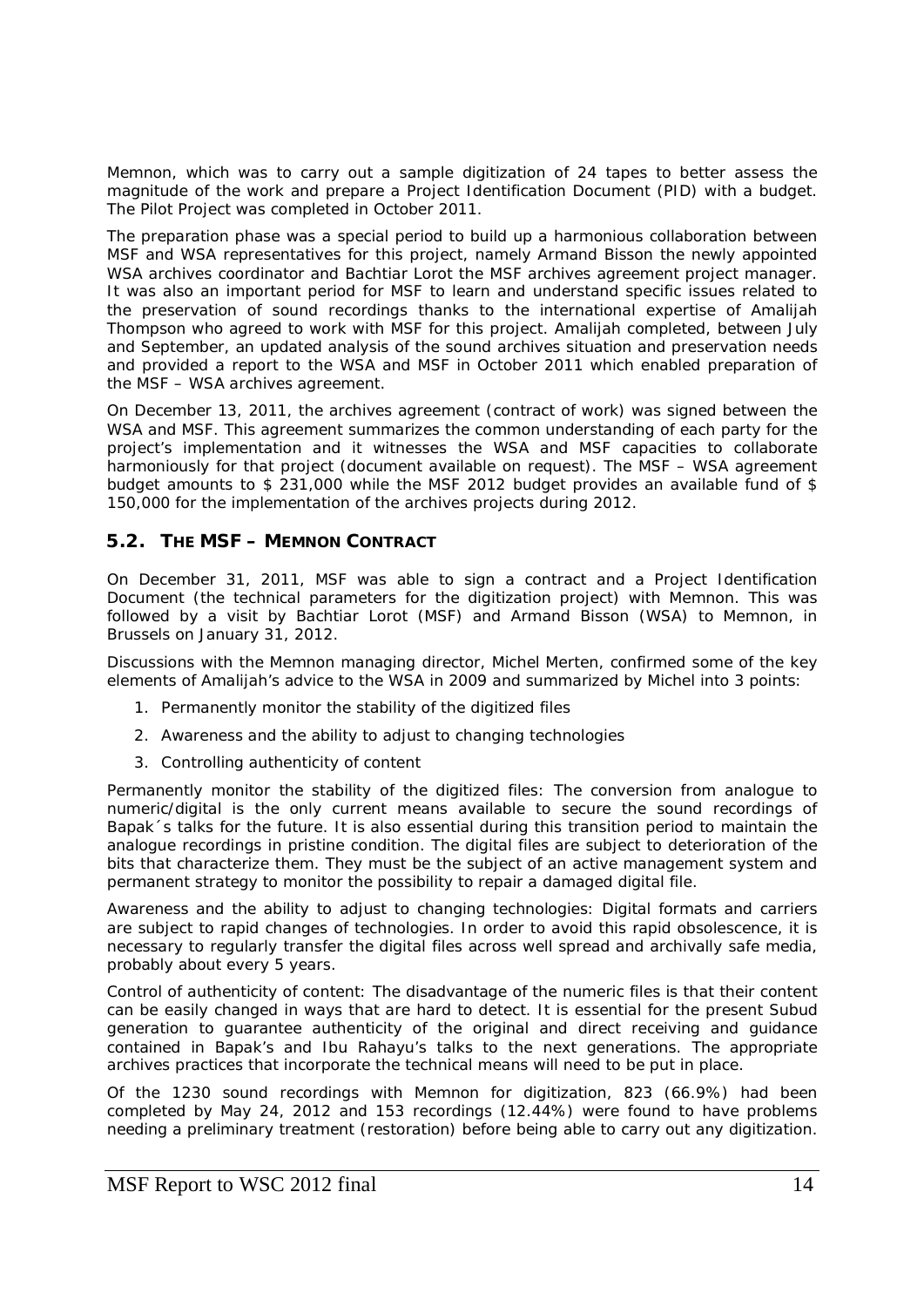The remaining 254 audio recordings will be digitized during the coming month or so.

The cost of restoration was not included in the MSF – Memnon contract because the number of sound recordings to be restored was not known. Today this extra cost is estimated to be around \$15,000.

# **5.3. TECHNICAL EXPERTISE FOR IMPLEMENTATION OF THE ARCHIVES AGREEMENT**

In accordance with the WSA – MSF archives agreement, MSF hired a Subud technical expert in sound archives management and preservation, Amalijah Thompson, who worked for many years as an archivist for WSA. The contract was signed on April 11<sup>th</sup>, 2012.

Amalijah main tasks are related to (ToR available on request):

- 1. Supervision of the "final project" for digitization of the sound recordings of Bapak´s talks being carried out by Memnon, in Belgium
- 2. Preparation of a plan of action and a budget for the completion of the digitization of remaining sound recordings of Bapak's talks not yet at Memnon
- 3. Preparation of a plan of action and a budget for management of the digital files after the completion of Memnon's work
- 4. To assist MSF in setting up an effective, long term organization for management of possible future MSF – WSA archival agreements for preservation of remaining sound and video recordings of Bapak and Ibu Rahayu.
- 5. To provide technical advice on the making of a film about the digitization process of the sound recordings of Bapak's talks by Memnon.

From May  $25<sup>th</sup>$  to May  $28<sup>th</sup>$ , 2012, Amalijah went to Alicante in Spain, to work with Olivia Lorot for final editing of the above film.

Amalijah also met Bachtiar Lorot in Alicante for the preparation of her visit to Memnon in Brussels that took place on May 29<sup>th</sup>, 2012 and for the preparation of the WSA – MSF archives agreement inception report.

# **5.4. FILM ABOUT THE DIGITIZATION PROCESS OF THE SOUND RECORDINGS OF BAPAK'S TALKS**

The objective of a film on the digitization process by Memnon is twofold: first to memorialize for future generations this important activity of securing Bapak's words, and second to inform the Subud community about this process and thereby raising the awareness of Subud members of the importance of preserving Bapak's advice and guidance.

This film is complementary to the film made by the archives fundraising project (MSF program #1) for fundraising purposes that describes the amplitude and the needs of the WSA global archives program, in the sense that it is about one response to the global archives program needs.

A contract was signed on March  $1<sup>st</sup>$ , 2012 with Olivia Lorot, a third year student at a prestigious film making university in Spain (ToR available on request). After the preparation period of designing a script for the film in relation with the BPI Company in Kalimantan (doing a film about the WSA archives for the Archives Fundraising Project), Olivia and Bachtiar went to Brussels on April 23rd, 2012, to do interviews and film the digitization process.

During the weekend of April  $28<sup>th</sup>$  and  $29<sup>th</sup>$  Olivia came to Orgiva, Spain, to meet with Bachtiar to discuss editing the film and during that visit, Olivia was able to record interviews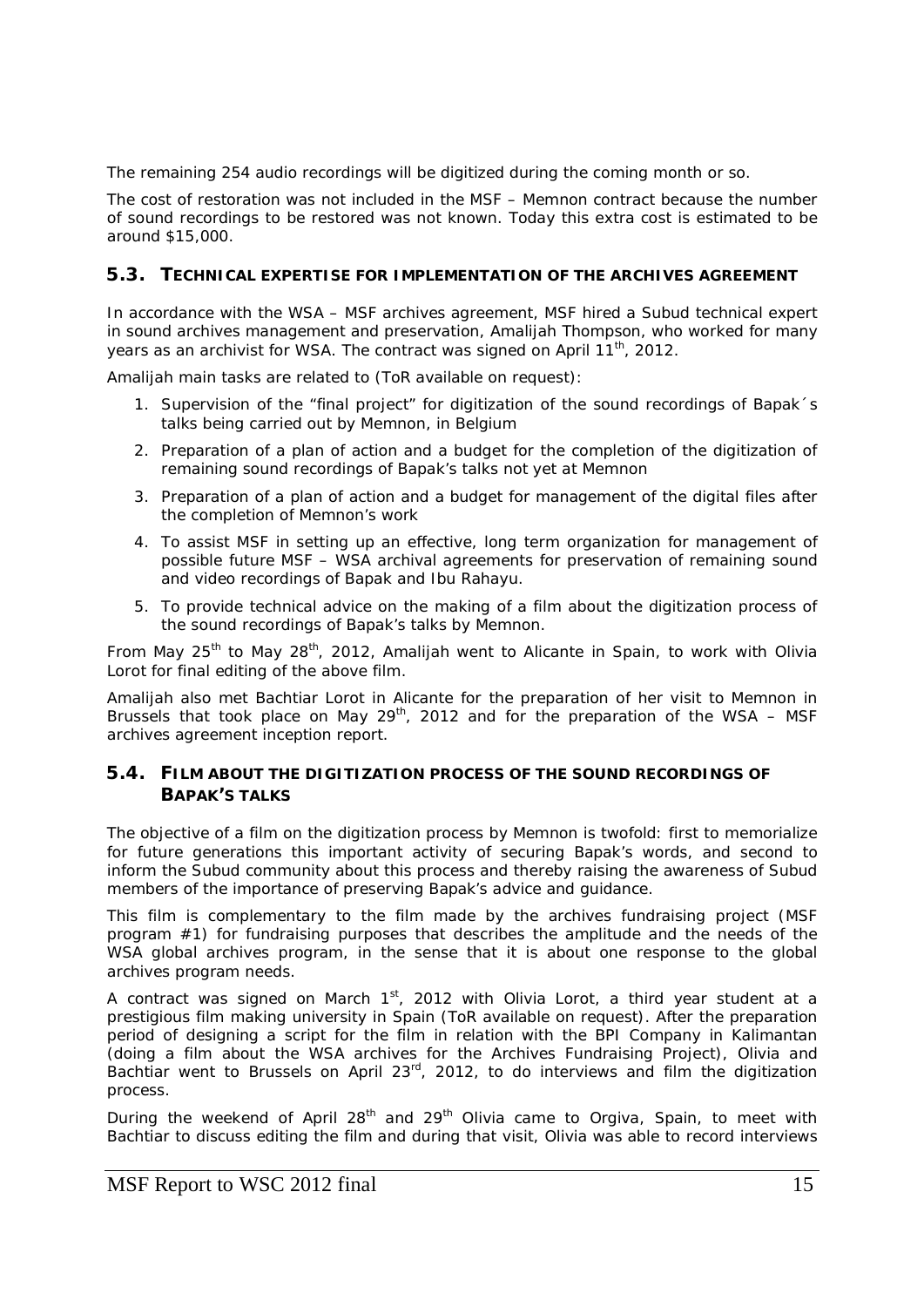with Subud Members about the importance of Bapak's talks to them.

Final editing of the "Memnon Digitization Film" took place between May 26 and May 28 with Amalijah and Bachtiar. Amalijah was able to take a copy of the film to present it to Memnon on May 29th, at their request, before distribution.

# **5.5. THE PROJECT'S FINANCIAL SITUATION**

Expenditure for the project, either through contract (engagement) or payments, has been \$ 158,676 as indicated in the table below:

| Activities                                     | Engagement<br>with WSA | <b>MSF Budget</b><br>(a) | Expenses<br>$(b)$ $(1)$ | Expected<br>extra | Balance on<br>MSF budget |
|------------------------------------------------|------------------------|--------------------------|-------------------------|-------------------|--------------------------|
|                                                |                        |                          |                         | expenses (c)      | $[d = a - (b + c)]$      |
| Human resources                                | 31,920                 | 20,000                   | 20,000                  |                   |                          |
| Recordings preservation                        | 128,504                | 128,504                  | 128,504                 |                   | $\left( \right)$         |
| Other costs for<br>preservation                | 7.689                  | O                        | $\Omega$                | 14,689            | $-14,689$                |
| Recordings restoration                         | O                      |                          |                         | 20,000            | $-20.000$                |
| Visibility (studies,<br>workshops, film, etc.) | 28.672                 | 1.496                    | 2.672                   | 1.635             | $-2.811$                 |
| Travel                                         | 12,344                 |                          | 7,500(2)                |                   | $-7,500$                 |
| Total                                          | 209.109                | 150,000                  | 158.676                 | 36,324            | $-45.000$                |

(1) : Engaged or paid. (2): Estimated figure

At the end of May 2012, the engagement and the expenditures of the archives project are higher than the MSF availability (2012 budget) by \$8,676.

In addition, the minimum extra expenses, including the restoration of the deteriorated sound recordings, some storage costs, etc. reach the amount of \$45,000.

These minimum expected extra expenses are based on the assumption that the current sound recordings digitization cost will not be higher than the Memnon contract estimation and that no further visibility activities will be needed after the film, the film sub-titles in French and Spanish and its distribution.

# **5.6. CONCLUSIONS AND RECOMMENDATIONS**

The WSA – MSF archives agreement is an experiment in tackling an important issue with a project approach i.e. precise expected outcomes within a time limit (one year) and within defined resources. It is also an experiment about the operational and complementary missions of MSF and the WSA.

Through this experiment, MSF has learnt a lot about sound archives preservation, and above all, about the meaning of preserving the sound recordings of Bapak's talks.

There is, first, the technical aspects of preservation, which will require a permanent, professional sound archives program. The digitization of sound recordings implies understanding of an active, informed management approach to be able to anticipate and manage:

1. Expected deterioration of the numeric files well before they reach a non-reversible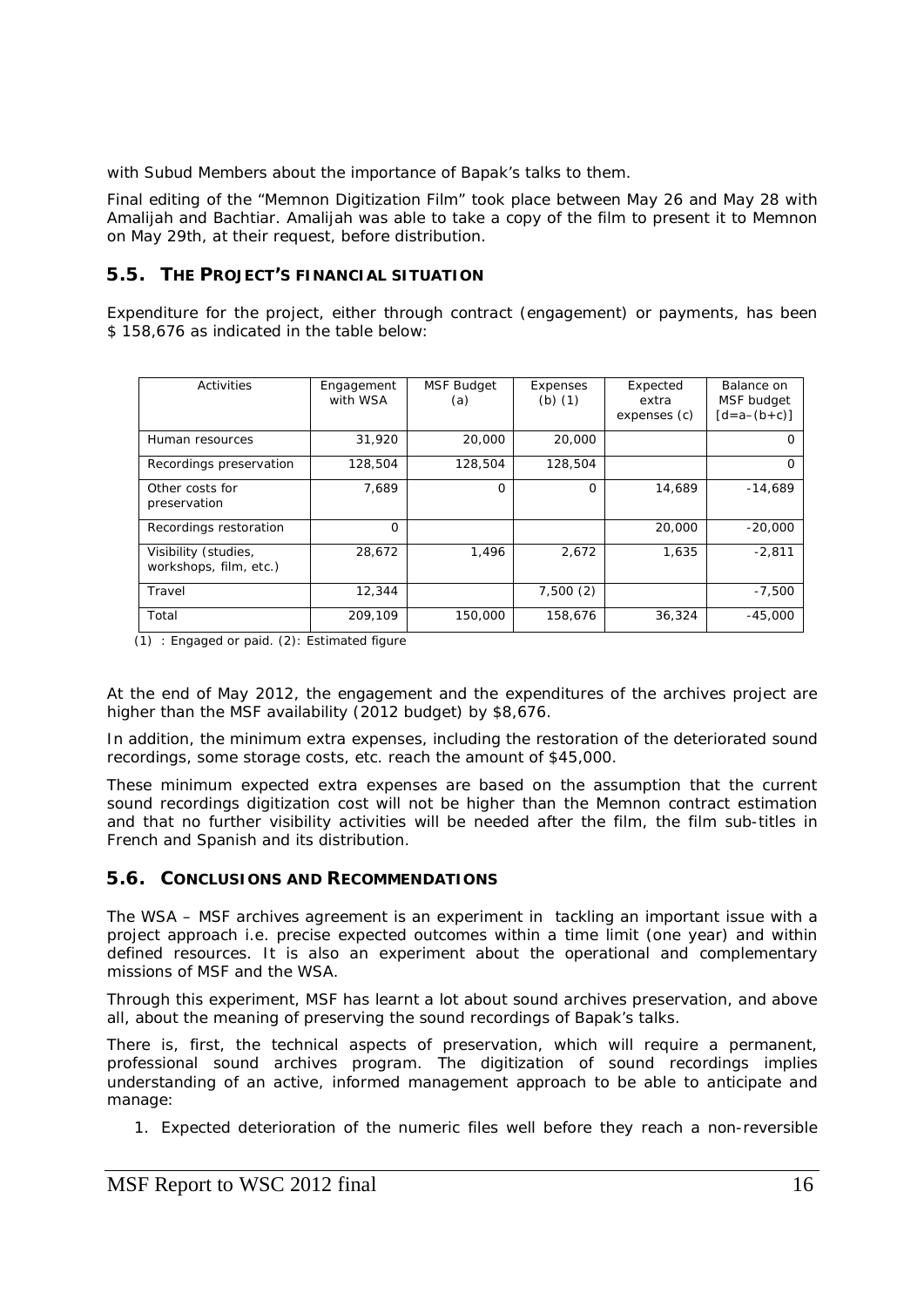state

2. Being able to permanently migrate and retain accessibility of the files through changing technologies

In addition to professional management of the sound archives, those two aspects require the setting up of long term capacities and a permanent funding stream.

There is also the issue of the content of the sound recordings because numeric files can be easily modified.

It is our collective responsibility to guarantee authenticity and integrity of the content of Bapak's talks from one generation to another.

Although the current agreement with WSA for the sound recordings of Bapak's talks is not complete yet, MSF feels that this experiment has been successful and encourages MSF towards strengthening its collaboration with WSA for the preservation of the video recordings of Bapak's talks and the preservation of the sound and video recordings of Ibu Rahayu's talks also.

# **6. SUBUD HOUSES**

Strategic goal (Program  $N^{\circ}$  4): To foster the creation of new Subud houses as well as improvement of existing ones, with an emphasis on utilizing these assets to create income streams which enable the maintenance and running costs to be sustainable into the long term.

Policy: In providing grants to Subud Organizations for the purchase or the construction of Subud Houses, the Foundation is aiming at stimulating democratic governance of the Subud Organizations for the harmonious development of Subud in their countries, for the provision of adequate latihan facilities, and for the sustainable management of those facilities.

### Criteria for applicant's eligibility:

- 1. To be a legally registered Subud Organization
- 2. To be supported by the national Subud organization when the applicant is a local or a regional Subud organization,
- 3. The national Subud organization represents all the Subud members of the country
- 4. The national Subud organization is a WSA member
- 5. To practice a democratic governance without any racial, gender, generational discriminations
- 6. To be able to solve and manage major conflicts
- 7. To give evidence of sustainable management capacity of the organization and its assets
- 8. To have successfully closed any grant and/or loan agreements, contracts for the concerned house application

The MSF is calling for proposals twice a year with closing dates for proposals submission on May 31<sup>st</sup> and November 30th. The details of the call of proposals procedures and the application forms are accessible on the MSF website.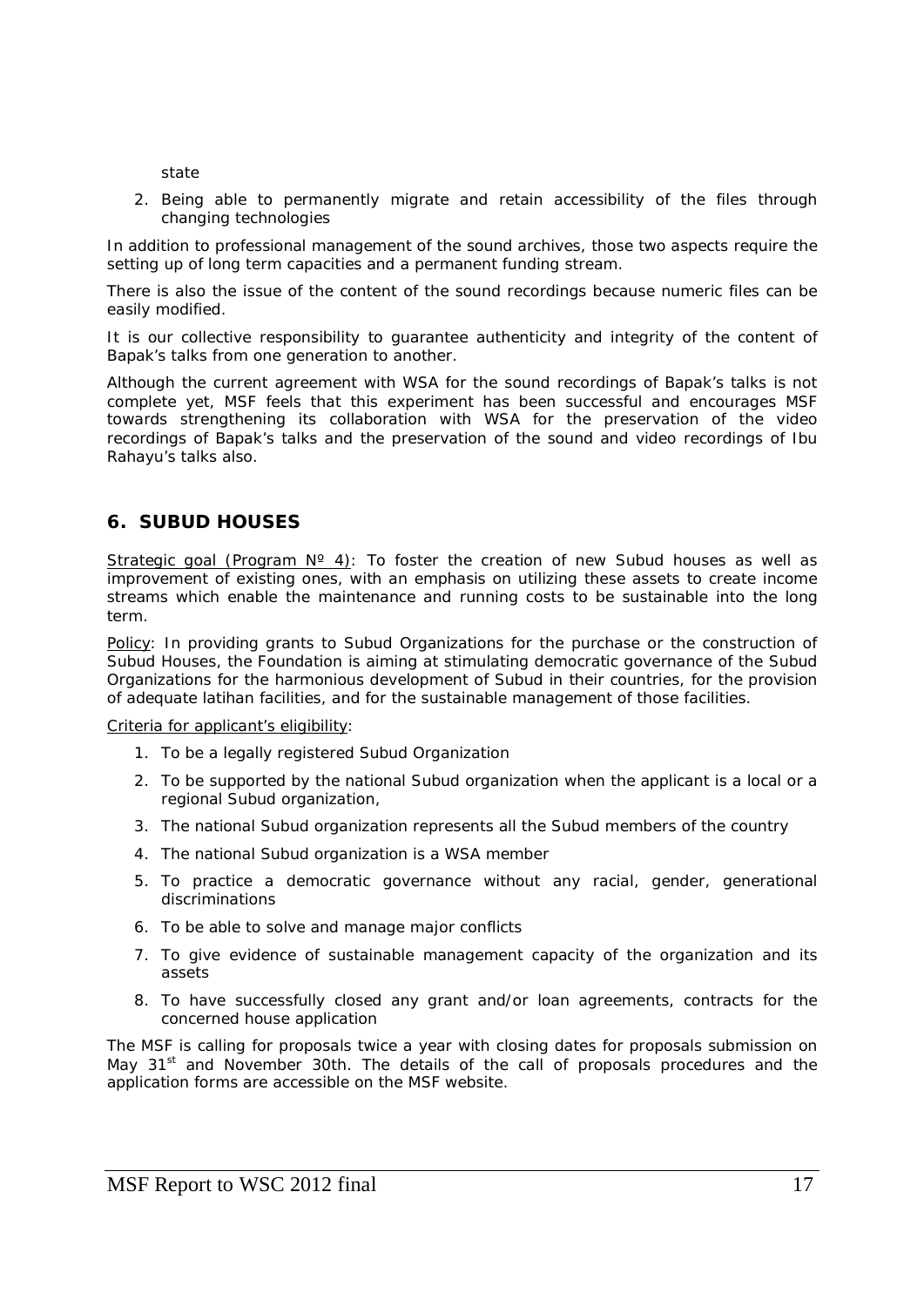# **6.1. FIRST CALL OF PROPOSALS (MAY 2011)**

### **6.1.1. Grants**

By May 31<sup>st</sup>, 2011, MSF received three grant applications for the Subud Houses program. The MSF board of trustees (evaluators) used the grant / loan house application form to assess the quality of the full applications, including the budget as well as the capacity of the applicant.

The evaluators gathered extra information and talked to resource persons when clarifications were required. The Board of Trustees (evaluators) subsequently deliberated on the basis of these analyses.

The grant / loan house applications were assessed in view of the Foundation strategic goal and the current policy for the Subud houses program. Basic criteria for the applicant's eligibility were used as well.

On July  $1<sup>st</sup>$ , a first meeting took place in Rungan Sari, Indonesia, for the evaluation of two out three grant house applications, namely, the one from the Istmina group of Subud Colombia and the one from the Mina Clavero group of Subud Argentina. Both grant applications were rejected; however, the board of trustees agreed to propose a loan to Subud Argentina for the Mina Clavero project and the application was put on a reserve list for a loan.

On July 30<sup>th</sup>, 2011, a conference call meeting took place, in line with the Foundation bylaws. During that meeting the grant house application from the Washington DC group of Subud USA was assessed and accepted for 50% of the grant request. The remaining 50% grant request was converted to a loan proposal to Washington DC group.

| 2011 budget                | <b>Budget</b> | Award grant |
|----------------------------|---------------|-------------|
| Subud Houses Program       | 50,000        |             |
| Washington DC Group        |               | 20,000      |
| Balance (remaining budget) |               | 30,000      |
| `otal                      | 50,000        | 50,000      |

The Board of Trustees finalised the evaluation and established a list of selected proposals that passed the eligibility check that includes the amount of the grant that is awarded. The remaining applications that were considered during the evaluation, but which were rejected, are also listed in the evaluation report (document available on request).

### **6.1.2. Loans**

The Subud Washington DC grant request amounted to \$40,000. MSF agreed to award a grant of \$20,000 and to offer an interest-free loan of \$20,000 to the Washington DC Group. The Group accepted this loan.

The request from Subud Argentina for the repair of the roof of the Subud house in Mina Clavero for a grant of \$13,000 was rejected as MSF policy does not include funding maintenance projects. However, the sum of \$13,000 was offered as an interest-free loan to Subud Argentina for the repair of the roof at Mina Clavero as a gesture of good-will with a view towards improving the harmony of the local groups in that area. Subud Argentina agreed to accept the loan in November 2011 and the loan agreement between MSF and Subud Argentina was signed on December  $17<sup>th</sup>$ , 2011.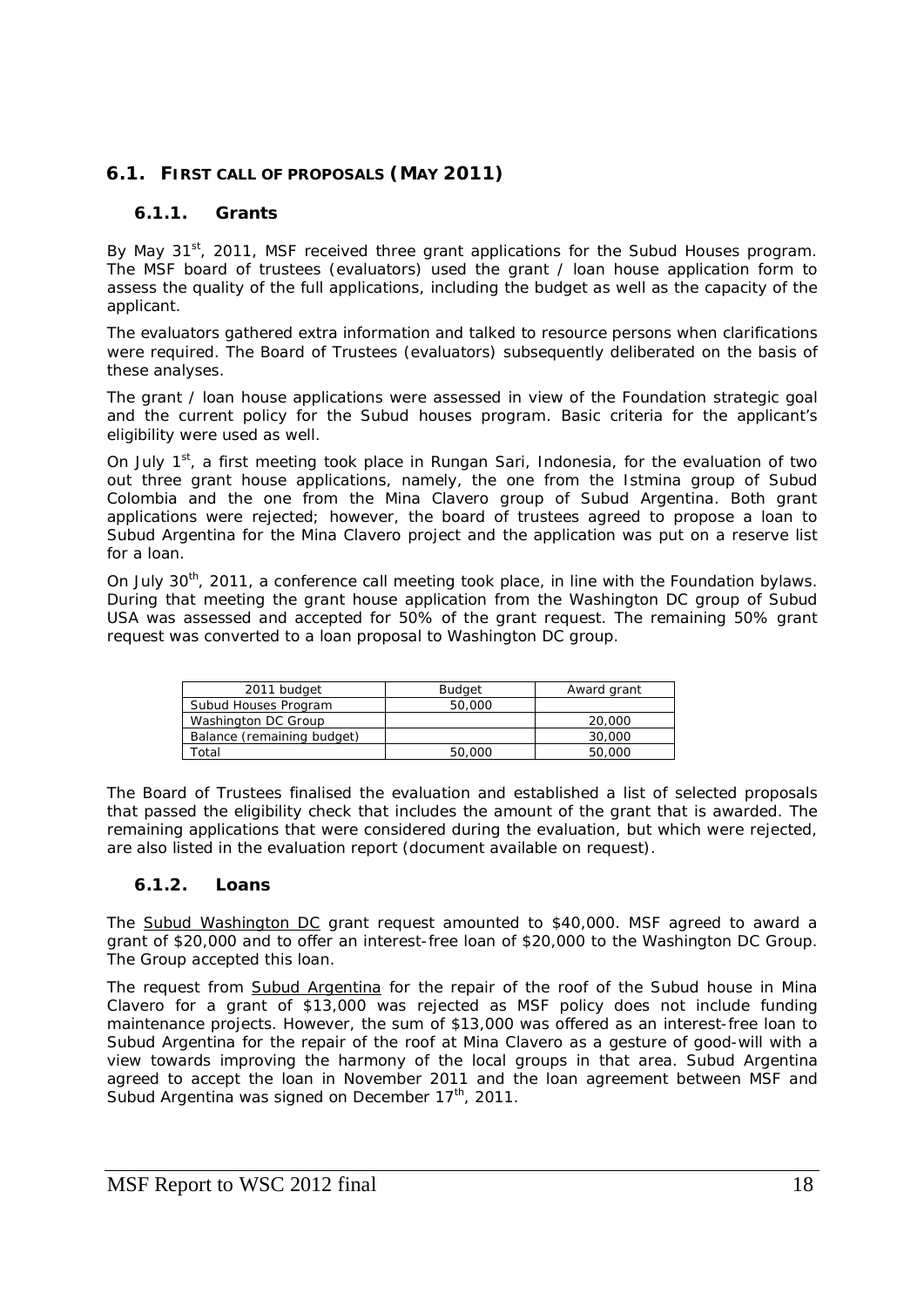The total interest-free loans awarded by MSF in the first part of the year 2011 amounted to \$33,000.

| Loans (Subud Houses) | Award grant |
|----------------------|-------------|
| Washington DC Group  | 20,000      |
| Subud Argentina      | 13,000      |
| Total                | 33.000      |

### **6.2. SECOND CALL OF PROPOSALS (NOVEMBER 2011)**

### **6.2.1. Grant**

In November 2011, MSF received no grant request for the Subud Houses program. However, Subud RDC requested a loan of \$12,300 to complete the Subud House in Kinshasa.

Subud RDC, the beneficiary of a Letter of Agreement dated February 21, 2010, informed MSF that it was not able to complete the construction work of the Land and House that were purchased in Kinshasa with the MSF grant and loan of the mentioned Letter of Agreement. Consequently, Subud RDC requested an extra US\$12,300 loan from MSF on December 4, 2011 to complete that work.

As a reminder, MSF gave a grant of \$25,000 and a loan of \$15,000 and WSA gave a grant of \$15,000 for a total of \$55,000 in 2010 for the purchase of a Subud house at Kinshasa. A house was purchased for around \$43,000 and the balance (\$12,000) was intended to be used for renovations.

The house is made of two distinctive blocks, one will be used for latihan and the Subud Group, and the other one will provide shop facilities and flats for rent. The expected income of \$500 per month, once the renovations are finished, should enable the maintenance of the Subud house, the funding of Subud RDC and the payment of the MSF loan.

Considering the financial situation of the beneficiary, MSF decided to convert the loan request to a grant, during a conference call held in February  $17<sup>th</sup>$ , 2012, in order to reduce the financial burden that would occur to Subud RDC if such a loan were provided, especially since Subud RDC already has a US\$15,000 loan from MSF according to the current 2010 Letter of Agreement.

Subud RDC accepted MSF's proposal and, therefore, an Addendum to modify the content of the above-mentioned Letter of Agreement accordingly is to be signed shortly.

Although, the deadline for submission of grant requests for the second call of proposals is November 30<sup>th</sup>, 2011, the grants are funded by the 2012 MSF budget. Therefore, the Subud RDC grant is funded by the 2012 Subud houses budget of \$50,000.

| 2012                       | <b>Budget</b> | Award grant |
|----------------------------|---------------|-------------|
| Subud Houses Program       | 50,000        |             |
| Subud RDC                  |               | 12,300      |
| Balance (remaining budget) |               | 37.700      |
| Гоtal                      | 50,000        | 50,000      |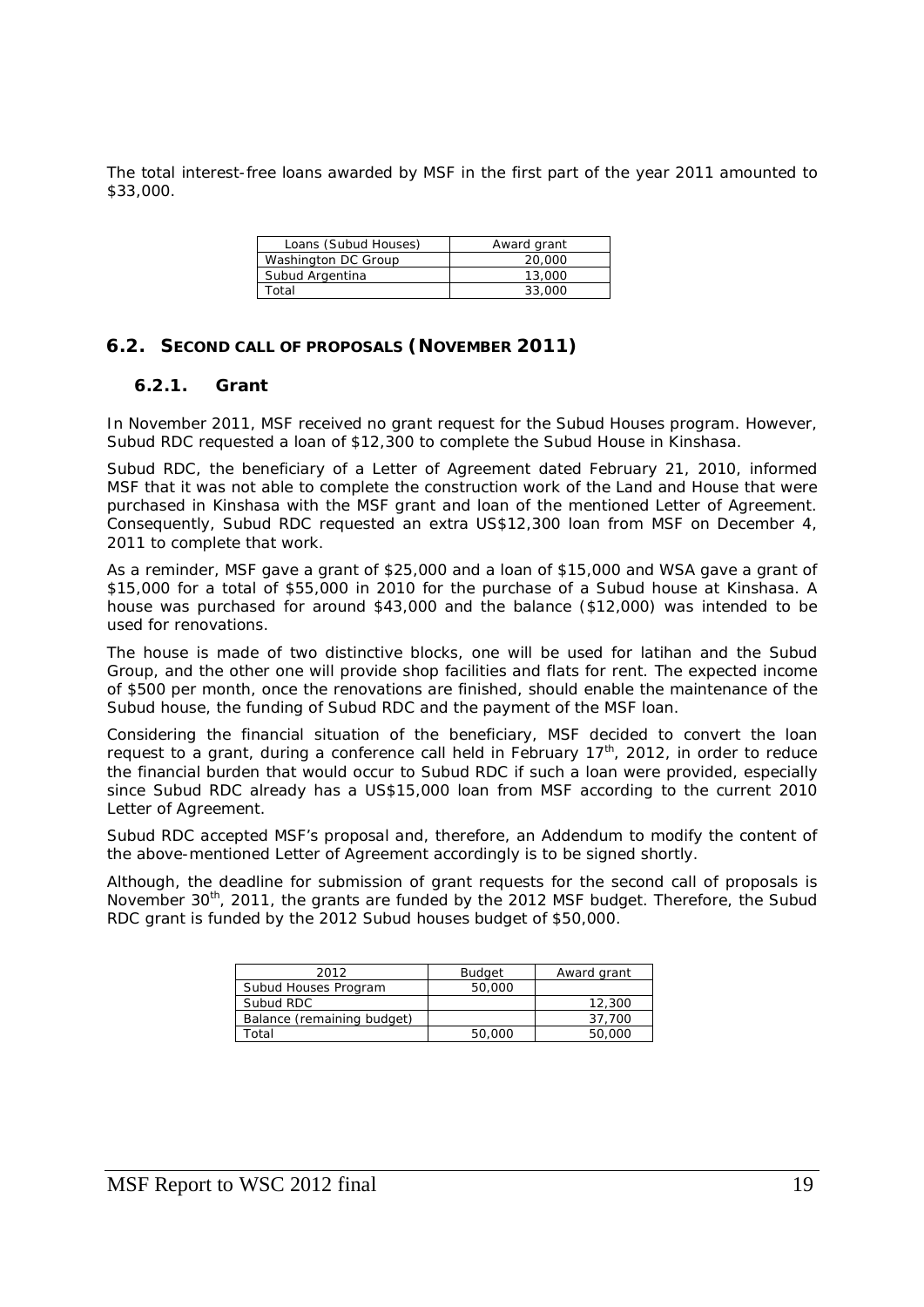# **6.2.2. Loans**

No loans were granted during the November 2011 call of proposals within the Subud Houses Program.

# **6.3. LOANS TO SUBUD HOUSES (UPDATE AND SUMMARY)**

Since 1997, MSF has awarded 12 grants in the implementation of the Subud Houses Program that amounted to  $$143,500$ . On December  $31^{st}$ , 2011, the amount of the loans to be paid back by the beneficiaries totalized \$ 121,183.

|                                   | Original loan |      | <b>Status</b><br>31.12.2011 | <b>Status</b><br>01.01.2011 | Payment<br>2011 |            |
|-----------------------------------|---------------|------|-----------------------------|-----------------------------|-----------------|------------|
|                                   | US\$          | Year | Terms                       | US\$                        | US\$            | US\$       |
| Subud Mexico - Tlaxcala           | 5 000         | 1997 | 400 pa                      | 3 200                       | 3 200           | 0,00       |
| Subud Mexico - Puebla             | 5 000         | 1997 | 400 pa                      | 2 900                       | 3 200           | $-300,00$  |
| Subud Colombia - Popayan          | 7 000         | 1998 | 700 pa                      | 2695                        | 3 3 9 5         | $-700,00$  |
| Subud Brezil - Sao Paulo          | 15 000        | 2003 | 1000 pa                     | 10 000                      | 10 000          | 0,00       |
| Subud Chile - La Florida          | 15 000        | 2008 | 1000 pa                     | 11873                       | 13873           | $-2000,00$ |
| Subud Congo RDC - Matadi          | 1 000         | 2009 | 300 pa                      | 1 0 0 0                     | 1 000           | 0,00       |
| YMS - Adi Puri                    | 36 000        | 2009 | 4000 pa                     | 32 000                      | 32 000          | 0,00       |
| Subud Suriname                    | 10 000        | 2009 | 1000 pa                     | 8015                        | 9 0 0 0         | $-985,00$  |
| Subud Columbia - Bogota           | 1 500         | 2010 | 500 pa 5% interest          | 1 500                       | 1 500           | 0,00       |
| Subud Congo RDC - Kinshasa        | 15 000        | 2010 | 4000 pa                     | 15 000                      | 15 000          | 0,00       |
| Subud Argentina (Mina<br>Clavero) | 13 000        | 2011 | \$2600 pa 3/2013            | 13 000                      | N.A.            | N.A.       |
| Subud Washington (USA)            | 20 000        | 2011 | \$4000 6/2013               | 20 000                      | N.A.            | N.A.       |
| Total                             | 143 500       |      |                             | 121 183                     | 92 168          | 3 9 8 5    |

During the year 2011, two loans were awarded, one to the Washington DC Group (\$20,000) and another one to Subud Argentina (\$13,000) totaling \$33,000.

During the same period, the loan re-payment to MSF amounted to \$3,985.

Only 4 loan beneficiaries out of 9 beneficiaries were able to pay back their loans. The amount of the 2011 unpaid loans is \$9,700 and concerns the following national Subud organisations:

| 2011                       | Annual payment |
|----------------------------|----------------|
| Subud Mexico - Tlaxcala    | 400            |
| Subud Brazil - Sao Paulo   | 1,000          |
| Subud Congo RDC - Matadi   | 300            |
| Subud Congo RDC - Kinshasa | 4.000          |
| YMS - Adi Puri             | 4,000          |
| Total                      | 9.700          |

This highlights the need for a better follow-up of the loans and for a closer back up of and communication with the beneficiaries. MSF needs also to understand clearly the reasons for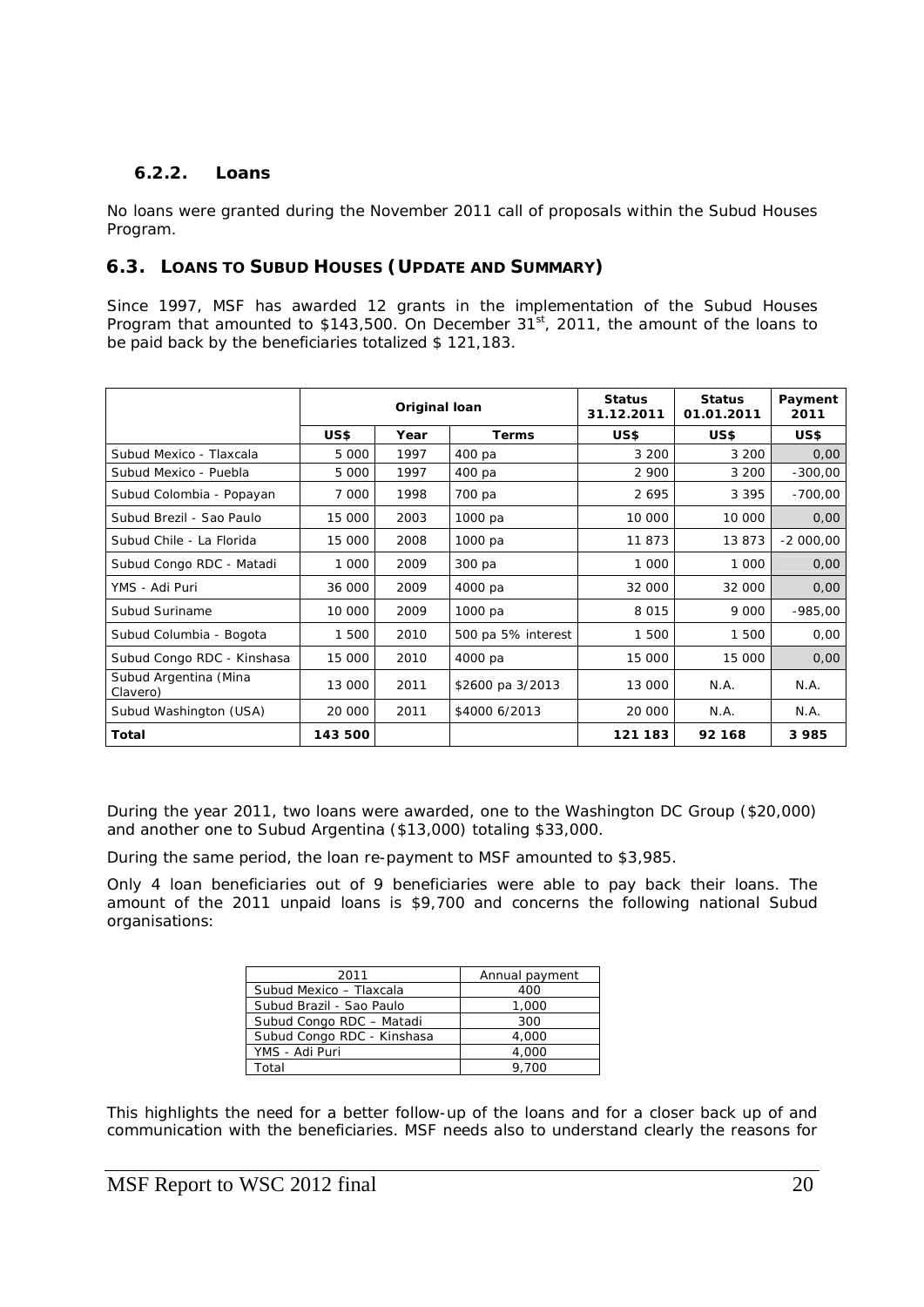the defaults on the loans re-payments in order to adjust its loan policy and the criteria for loan eligibility.

### **6.4. CONCLUSIONS AND RECOMMENDATIONS**

During the year 2011, MSF received three grant requests and a loan request for the Subud Houses Program. The MSF board of trustees proposed to convert one loan request to a grant (Subud RDC) and one grant request to a loan (Subud Argentina).

The total amount of the grants that MSF awarded during the reporting period is \$32,300.

| Grants (Subud Houses) | <b>Budget</b> | Award grant |
|-----------------------|---------------|-------------|
| Subud Houses Program  | 50,000        |             |
| Washington DC Group   |               | 20,000      |
| Subud RDC             |               | 12,300      |
| Balance               |               | 17.700      |
| otal                  | 50,000        | 50,000      |

The interest-free loans that have been awarded for Subud Houses during the year 2011 amounts to \$33,000 as indicated in the table below.

| Loans (Subud Houses) | Award grant |
|----------------------|-------------|
| Washington DC Group  | 20,000      |
| Subud Argentina      | 13,000      |
| Total                | 33.000      |

Considering the strong link between the grants and the loans in the Subud Houses program, it is recommended that the MSF accounting system be reviewed in order to include grants and loans in the Subud houses program accounting system.

# **7. KEDJIWAAN PROGRAM**

During the year 2011, a grant of \$30,000 has been awarded to WSA for "kedjiwaan" related activities. Consequently, MSF did not directly manage and support "kedjiwaan" projects and activities.

Because of the current strengthening process of the complementary relations between MSF and WSA programs, it is recommended that such a MSF "kedjiwaan" Program be integrated into the Support to Subud International Organisations / WSA program.

# **8. CAPACITY BUILDING**

During the year 2011, MSF did not undertake any activities or projects directly related to the capacity building program.

However, in most of its grant awards, MSF has been attentive to introduce a capacity building component. This is especially the case with SDIA and SICA.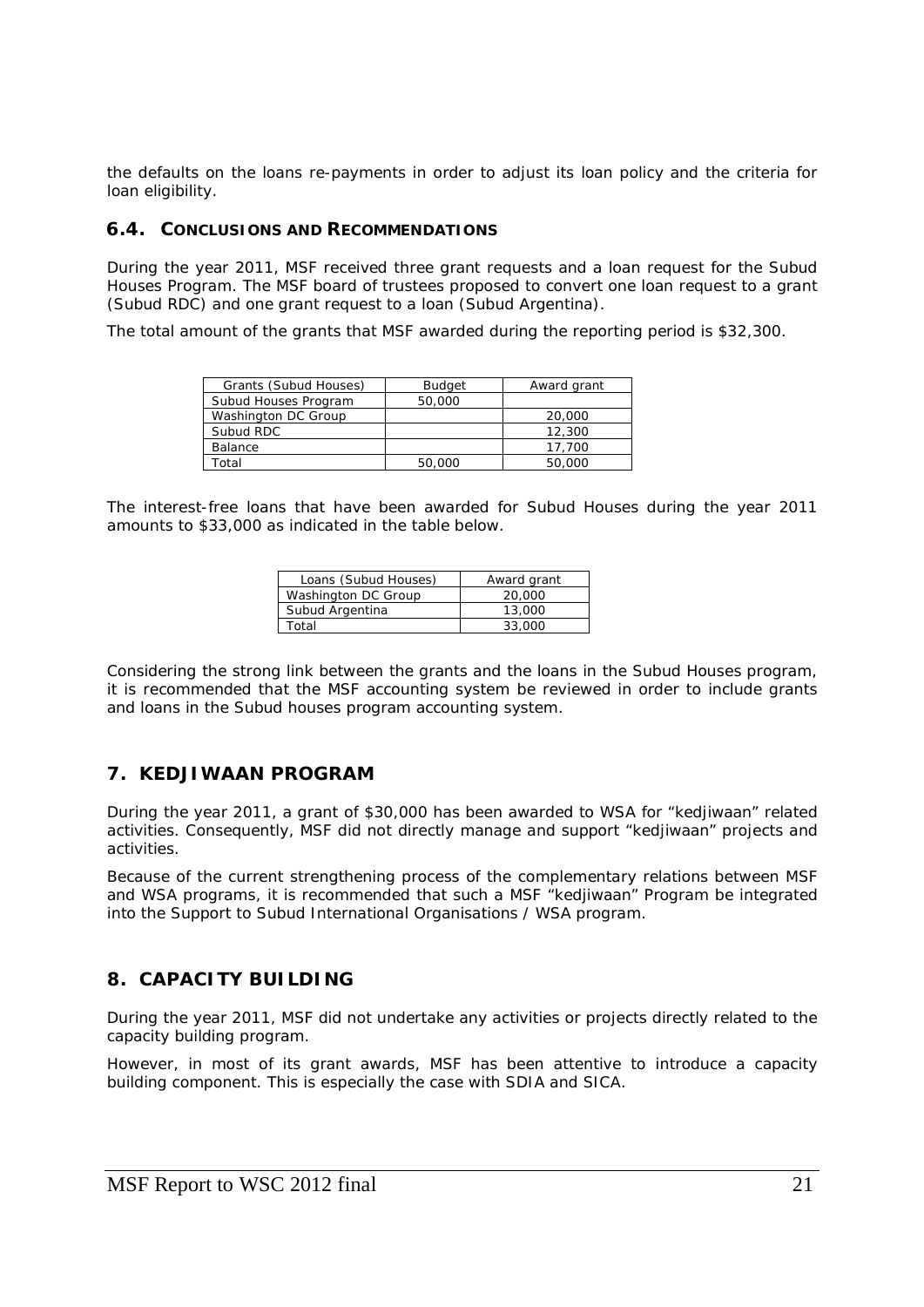# **9. SUPPORT TO INTERNATIONAL SUBUD ORGANISATIONS**

Strategic goal  $(N^{\circ} 7)$ : The Foundation seeks to support the programs of the various Subud organizations that foster and nurture the social, educational, caring expressions that spontaneously arise out of the practice of the latihan within each individual for the improvement of human life and the development of the noble qualities of human beings.

Policy: In providing grants to national and international Susila Dharma organizations and social projects, to the Subud International Cultural Association (SICA) and the World Subud Association and its members, the Foundation is aiming at stimulating and promoting democratic governance, good practices in management, mutual respect in gender issues, building capacity in conflict resolution and respect of human rights.

Guidelines for policy: To enhance capacity building for the long term development of the Subud organizations that support members' projects and activities. To search for higher synergy between the Subud organizations through a complementary approach that discourages competitiveness. To acknowledge and support the missions of the Subud organizations in such a way that the Foundation does not interfere in their policies, strategies and decision-making process. Finally, to facilitate the design of innovative strategies for the long-term development of Subud.

### Criteria for applicant's eligibility:

To provide grants to and through those Subud organizations, in line with MSF mission and according to MSF procedures:

- 1. To practice a democratic governance without any racial, gender, generational discriminations
- 2. To be able to solve and manage major conflicts
- 3. To give evidence of sustainable management capacity of the organization and its project(s)
- 4. To have successfully closed any previous grant and/or loan agreements, contracts for the current social project application
- 5. To be identified or to be working in coordination with SDIA, SICA or WSA.

# **9.1. SUPPORT TO SOCIAL PROJECTS AND SDIA**

# **9.1.1. First call of proposals (May 2011)**

The total available envelope for this call of proposals was USD 54,000 funded by \$27,000 from the social projects funds and \$27,000 from the WSA social support funds.

In May 2011, MSF received one grant requests from a social project and two grant requests from SDIA. The total amount of the grant requests was \$41,325.

On July 30th, 2011, a conference call meeting took place, in line with the Foundation bylaws. The grant applications were assessed in view of the Foundation strategic goal and the current policy for the Support to Subud Organizations and Projects Program. Basic criteria for the applicant's eligibility were used as well.

At the end of the evaluation process MSF was not able to accept those grant applications and consequently the 2 grant applications from SDIA (USA) and the one from Paula Hallett Wisma Mulia Trust (Great Britain) were rejected.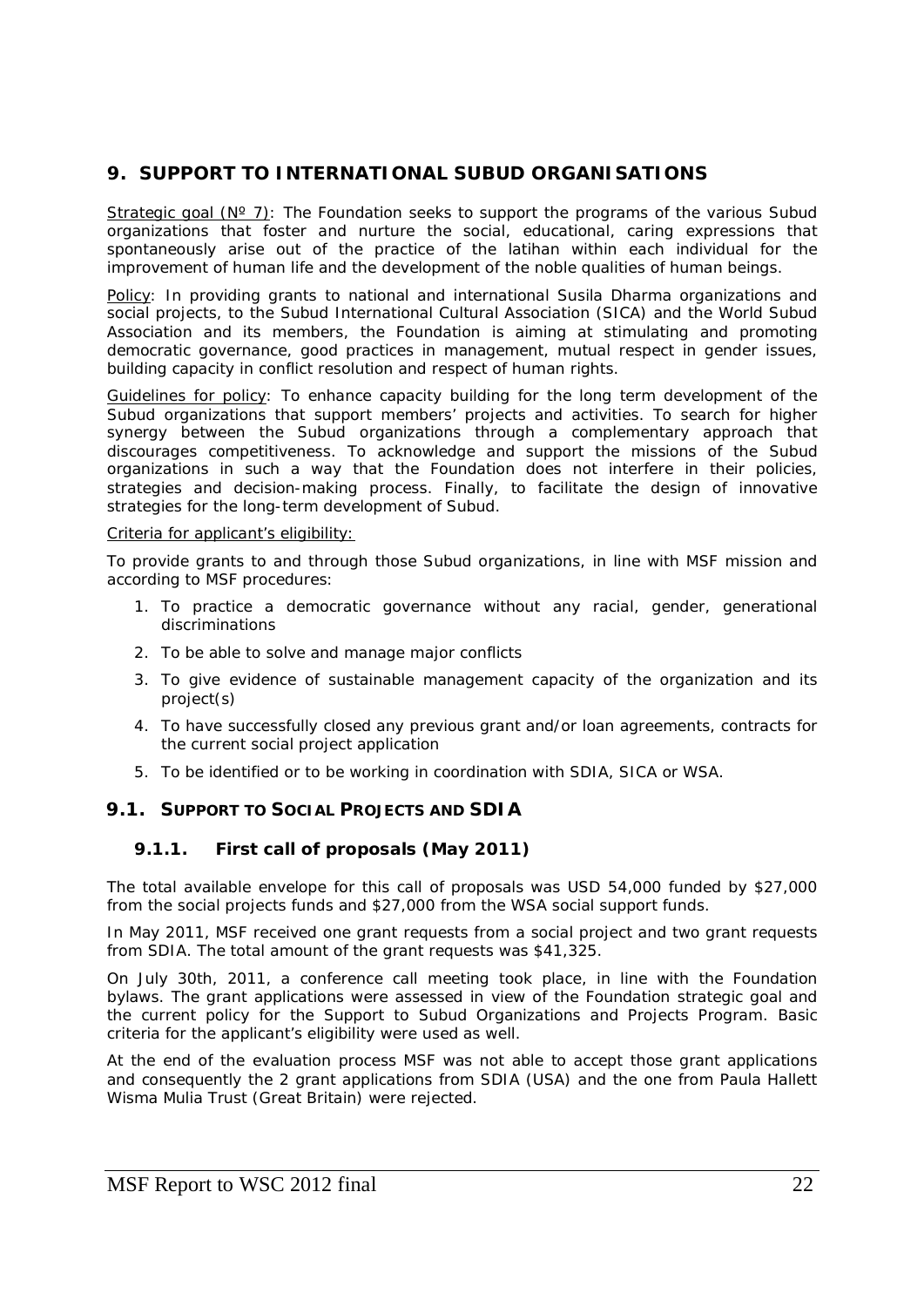# **9.1.2. Implementation of the MSF – SDIA Memorandum of Understanding (MoU)**

### **Background**

A Memorandum of Understanding was signed between SDIA and MSF on August 7th, 2010 by which MSF and SDIA agree to three (3) types of annual funding from MSF to SDIA: Core Funding, Funding for Services, and Social and Humanitarian (S&H) Projects Funding as described in the above-mentioned MoU:

### *"1. MSF Core Funding to SDIA*

*Recognising the importance of the role that SDIA plays in supporting, coordinating and promoting social and humanitarian activities of Subud members by their project leaders, members of SD national teams, or Subud members at large, MSF and SDIA agree to discuss annually with WSA the possibility that MSF provide a portion of SDIA's core funding. By sodoing, MSF helps ensure the continuity of SDIA work from year to year. (...)* 

### *2 - MSF financial support to SDIA Services*

*MSF and SDIA agree to annually review funding needs for services SDIA provides to SDIA members and the Subud membership at large and, budget permitting, for MSF to provide*  funding as possible. These shall be funds restricted for services, based on an annual written *request from SDIA to MSF. These funds shall cover SDIA activities that include, but shall not be limited to, building the long-term capacity of Subud members and SD projects to carry out effective and sustainable social and humanitarian work. (...)* 

### *3. - MSF financial support for Social and Humanitarian (S & H) Projects*

*It is agreed that MSF will consider providing funding, through SDIA, for S&H projects that are members of SDIA. These shall be restricted funds, based on written proposals from SDIA*  to MSF outlining the costs involved for each project and the share of the costs being *requested of MSF. Such proposals will be prepared on a schedule to be established (...)"* 

The MoU also gives guidelines for the annual review of the funding needs for services. This review will take place not later than the second week of September each year for funding proposals to be implemented in the following year, and a decision shall be rendered by MSF by the end of September.

### **SDIA grants request**

On October 13<sup>th</sup>, 2011, SDIA sent a grants request for the years 2011 and 2012 of \$30,000 for each year, totaling \$60,000. This SDIA grants request was considered by the MSF task force for SDIA consisting of 3 MSF trustees that prepared recommendations to the MSF board of trustees, mainly about the following:

- To respect the MoU guidelines that required the submission and the agreement of the SDIA grant request in September for its implementation the following year.
- To consider a 2 year grant in order to limit the long process of agreeing to the annual grant
- To formalize the MSF SDIA grant agreement by a signed agreement that will be specific to each MSF grant, with actions description and budget as requested by the MoU.
- To structure the management of the grant in terms of period of implementation, actions description, budget, installment payments, reporting, etc.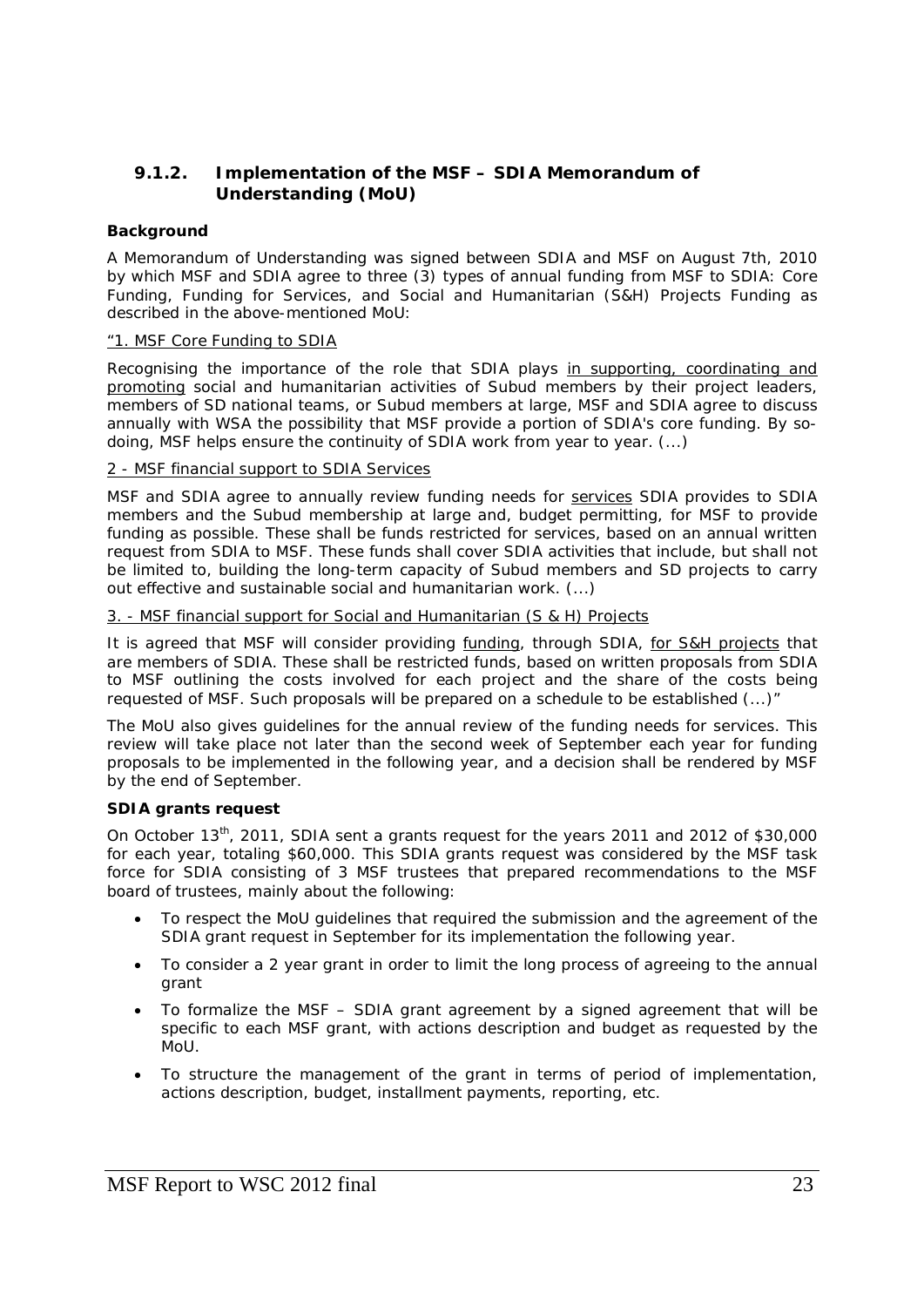On December 3<sup>rd</sup>, 2011, the MSF board of trustees had an official conference meeting and agreed on the MSF task force for SDIA and on awarding a 2 year \$40,000 grants (conference call minutes available on request).

Later on December  $17<sup>th</sup>$ , 2011, the board of trustees had another CC to consider an extra grant request of \$10,000 for the year 2011 (conference call minutes available on request). The MSF BoT confirmed the MSF grant policy by which grants cannot be awarded for past and occurred expenses. Nevertheless, the MSF BoT agreed to increase by \$10,000 the 2 year grant of \$40,000 awarded to SDIA on December 3<sup>rd</sup>, 2011. The MSF 2 years grant to SDIA was thus, decided to be \$50,000.

During the year 2012, the MSF task force to SDIA first and then the MSF – SDIA task force have been working on the preparation of a grant agreement for this 2 year grant to SDIA. The annexes includes 1) the description of the action and its activities to be implemented by SDIA with the MSF co-funding and 2) a budget.

The main structure of the grant is the following (agreement):

- 1. A two years grant starting at the signing of the grant agreement
- 2. An implementation period of 24 months during which the expenses must be spent
- 3. The ineligibility of the expenses if spent before and/or after the implementation period
- 4. The unused funds at the end of the implementation period will be returned to MSF
- 5. A first installment of 40% of the grant will be transferred as soon as the grant agreement is signed
- 6. The second installment of 40% will be paid upon request when 70% of the first installment is spent and upon the approval of the interim narrative and financial report
- 7. The balance of 20% will be paid after the implementation period upon the approval of the final narrative and financial report; this balance represents a cash flow to bring any further grants (from MSF or other donors) for the continuation of the actions cofunded by MSF.

This structure has been approved by the MSF – SDIA task force during a conference call of the task force that took place in May,  $14<sup>th</sup>$ , 2012.

The description of the action and activities and the budget has not been agreed upon by both SDIA and MSF at the end of the reporting period.

A meeting between MSF and SDIA is scheduled on June 29<sup>th</sup>, 2012 in Vancouver, to finalise the agreement and to review the current MSF – SDIA Memorandum of Understanding

# **9.2. SUPPORT TO SICA**

# **9.2.1. Second call of proposals (November 2011)**

The Subud International Cultural Association (SICA) requested in February 5<sup>th</sup>, 2012, a capacity building grant in the amount of \$14,000.00 to bring SICA to the next level of operational, programmatic, financial, and organizational maturity in order to more effectively and efficiently fulfill its mission.

The request supports the first year of a three-year plan to ensure that SICA is on sound footing, with a clear and compelling mission, vision, and values — and a strong support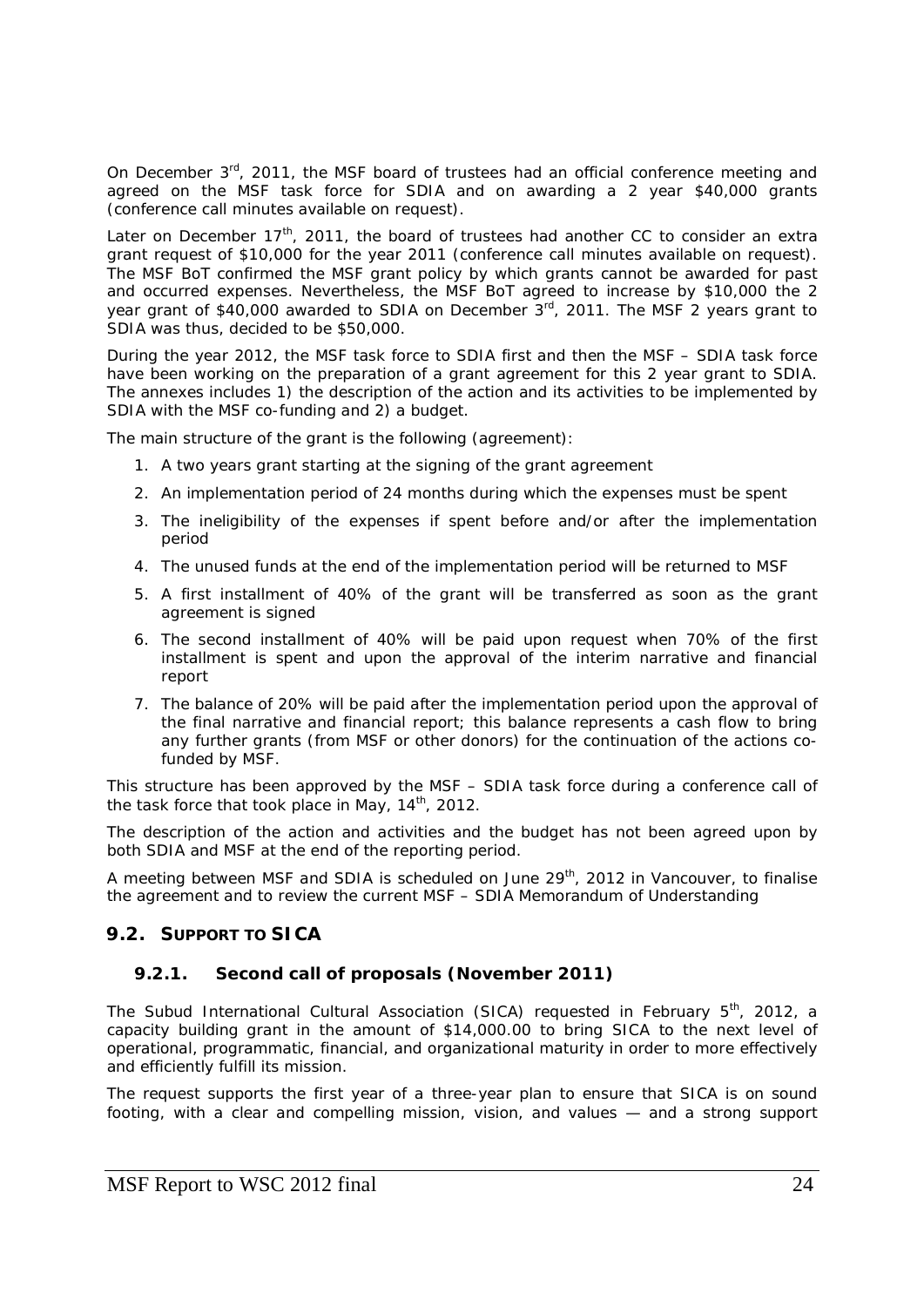network to accomplish its mission as well as a stronger understanding among Subud members worldwide of SICA's role in the world — by the next world congress.

In the first year, 2012, SICA will have an AGM at the Americas Gathering in Vancouver. This will be a working meeting of the SICA board together with key national SICA chairs and SICA workers.

This meeting will determine the parameters and goals of a larger meeting, a SICA Summit, in Cilandak in 2013. The Summit will produce a four-year strategy for taking SICA into and through the next Subud World Congress. In the third year, at Subud World Congress 2014, the full SICA AGM convenes to formally adopt the strategic plan and select the officers for the next term.

The MSF board of trustees approved a \$10,000 grant to SICA during an official skype board meeting on April 13<sup>th</sup>, 2012 (conference call minutes available on request). Unfortunately, the MSF board of trustees was not able to award the full requested grant to SICA because the remaining available 2012 budget for the "support of the wings" program was, indeed, \$10,000.

The grant agreement between MSF and SICA was signed on May 9<sup>th</sup>, 2012.

### **9.3. SUPPORT TO WSA**

On January 16<sup>th</sup>, 2010, a Memorandum of Understanding (MoU) was signed between WSA and MSF. The MoU aims at strengthening the cooperation between WSA and MSF through a close working relationship between the WSA executive and the MSF executive.

Concerning the MSF grant to WSA, the MoU stipulates that "the MSF board and officers will consult with the relevant WSA executive (…) when applying a grant to a WSA program". On this basis, MSF awarded to WSA a \$60,000 grant in 2011 and a \$50,000 grant in year 2012.

### **9.3.1. Year 2011**

The WSA directors approved the MSF 2011 budget of \$60,000 for WSA for the support of the following WSA activities:

| 2011 WSA grant         | Award grant |
|------------------------|-------------|
| International helpers  | 30,000      |
| International archives | 15,000      |
| History of Subud       | 5,000       |
| Subud Emergency Fund   | 10,000      |
| Total                  | 60,000      |

In June 2011 in Rungan Sari, WSA decided to transfer the implementation of the External Relation program to SICA for which MSF awarded a \$4,000 grant in 2010. Consequently, the WSA executive asked MSF on August 25<sup>th</sup>, 2011 if the above-mentioned grant could be transferred to SICA. MSF agreed.

According to a past WSA – MSF agreement, WSA does not provide a narrative and financial report about the use of the MSF grant. This has been a recent concern of the MSF board of trustees for its reporting activities and its accountability to the Subud membership.

During the Rungan Sari meeting in June 2011, the MSF board of trustees reviewed the policy and the strategy for grant programs. It was decided to strengthen the complementarity of the various Subud international organizations through two principles: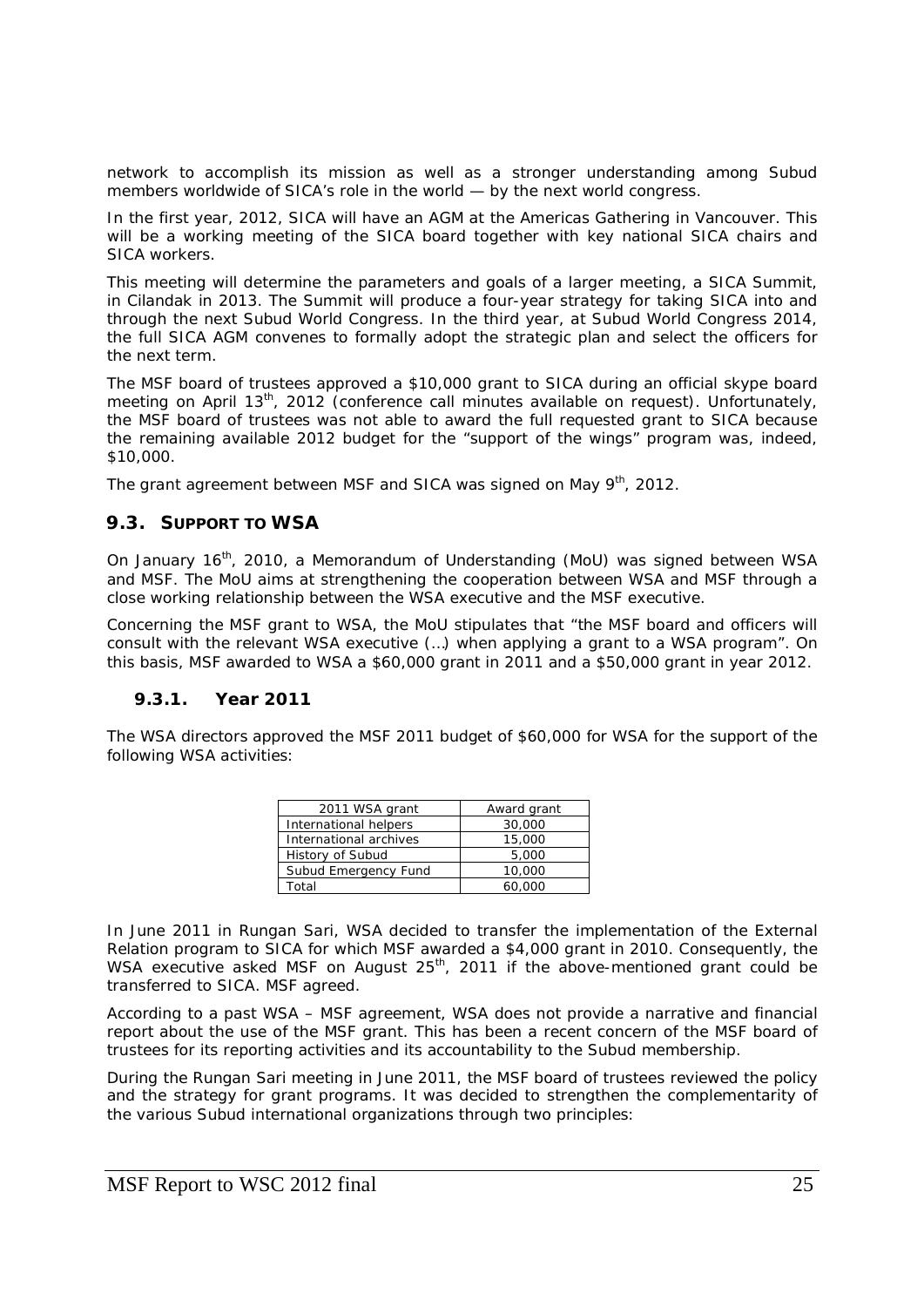- 1. Principle 1 : To support the Subud International organizations' operational responsibilities in leading the activities and projects funded by MSF, i.e. more autonomy
- 2. Principle 2 : To reinforce the planning and reporting of those activities for a better transparent relationship, i.e. more detailed description of the MSF funded activities and their related budgets

In order to implement these two principles, MSF decided to generalize the practices to other grant programs, by which MSF is funding legally registered Subud organizations. As a consequence, grant requests will now come directly from those legally registered international organizations and not from their respective activities, projects or subcommittees.

Consequently, MSF has been working on that issue with WSA (and SDIA) during the first part of the 2012 year.

#### **9.3.1. Year 2012**

The 2012 MSF budget includes a MSF grant to WSA for the amount of \$50,000. In January 2012, MSF received two grant requests:

| 2011 WSA grant                                 | Award grant |
|------------------------------------------------|-------------|
| WSA/ Care support group / Subud Education Fund | 7.000       |
| Subud Canada on behalf of SYA                  | 10,000      |
| Гоtal                                          | 17.000      |

Those two grant requests concern WSA because both SEF and SYA are sub-committees / activities of WSA.

On February 17<sup>th</sup>, 2012, the MSF board of trustees held a conference call and decided to Contact WSA to discuss the implementation of the above-mentioned 2 principles.

The discussions that took place between the WSA chair, the WSA executive chair and the MSF chair concluded that it is correct to implement those principles immediately. It was also agreed that the two grant requests need to be sent to the WSA executive, and if required, the WSA Executive would apply directly for extra MSF grants.

Later, the WSA executive informed MSF that WSA would be able to fund those two activities from the 2012 MSF grant to WSA. Then, Subud Canada withdrew its grant application and MSF was able to reject the SEF grant application during the conference call that took place on April 13<sup>th</sup>, 2012.

On May  $29^{th}$ , the WSA executive sent a grant release request and informed MSF that the 2012 MSF \$50,000 grant will be used for the following activities:

| 2012 WSA grant                         |        |
|----------------------------------------|--------|
| Kedjiwaan activities                   | 30,000 |
| Care support group / SEF               | 7,000  |
| SYAI projects                          | 3,000  |
| History of Subud                       | 5,000  |
| Publication of Bapak volume in Spanish | 5,000  |
| Total                                  | 50,000 |